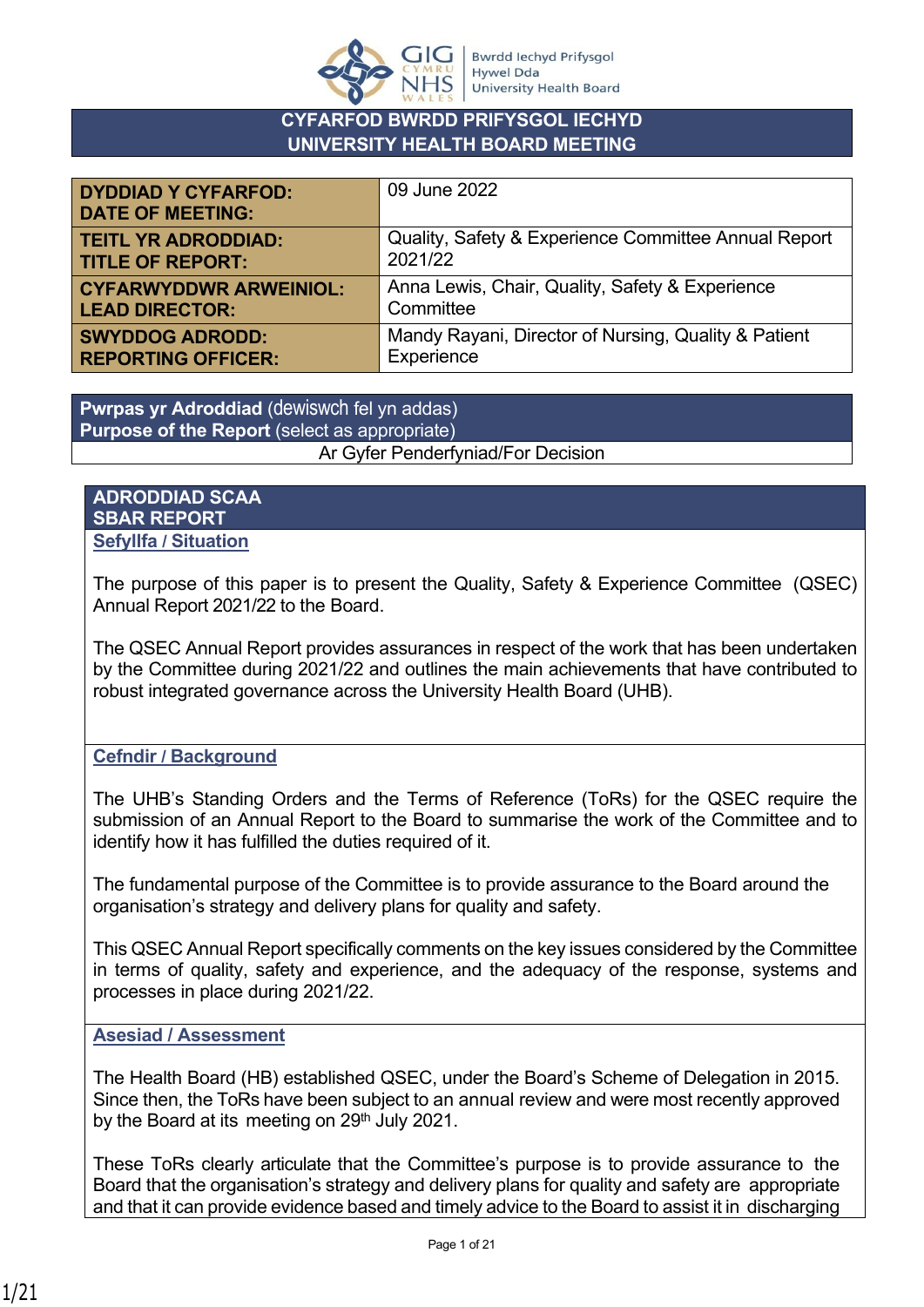its responsibilities.

The Committee provides leadership and ensures that the appropriate enablers are in place to promote a positive culture of quality improvement based on best evidence.

As identified within the most recently revised ToRs, the Sub-Committees directly reporting to QSEC during 2021/22 are as follows:

- Operational Quality, Safety and Experience Sub-Committee
- Listening and Learning Sub-Committee
- Research and Innovation Sub- Committee In July 2021 the Board agreed that the Research and Innovation Sub-Committee would be accountable to the People, Organisational Development & Culture Committee (PODCC) going forward.

The ToRs for the above Sub-Committees have been reviewed and approved during 2021/22.

## **CONSTITUTION**

From the ToRs approved by the Board in July 2021, the membership of the Committee has been agreed as the following:

#### **Members**

Independent Member (Chair) 6 x Independent Members (including Audit & Risk Assurance Committee Chair and People, Organisational Development & Culture Committee Chair)

#### **In Attendance**

Director of Nursing, Quality & Patient Experience (Lead Executive)

Medical Director & Deputy CEO

Director of Operations

Director of Therapies & Health Science

Director of Public Health

Director of Primary Care, Community & Long Term Care

Associate Medical Director Quality & Safety

Assistant Director of Nursing, Assurance and Safeguarding

Assistant Director of Therapies and Health Science - Professional Practice, Quality and **Safety** 

Assistant Director, Legal Services/Patient Experience

Hywel Dda Community Health Council (CHC) representative (not counted for quoracy purposes)

## **MEETINGS**

QSEC meetings have been held on a bi-monthly basis throughout the year and all were quorate as follows:

- $\bullet$  13<sup>th</sup> April 2021
- $\bullet$  8<sup>th</sup> June 2021
- $\bullet$  10<sup>th</sup> August 2021
- 5<sup>th</sup> October 2021
- 7<sup>th</sup> December 2021
- 8<sup>th</sup> February 2022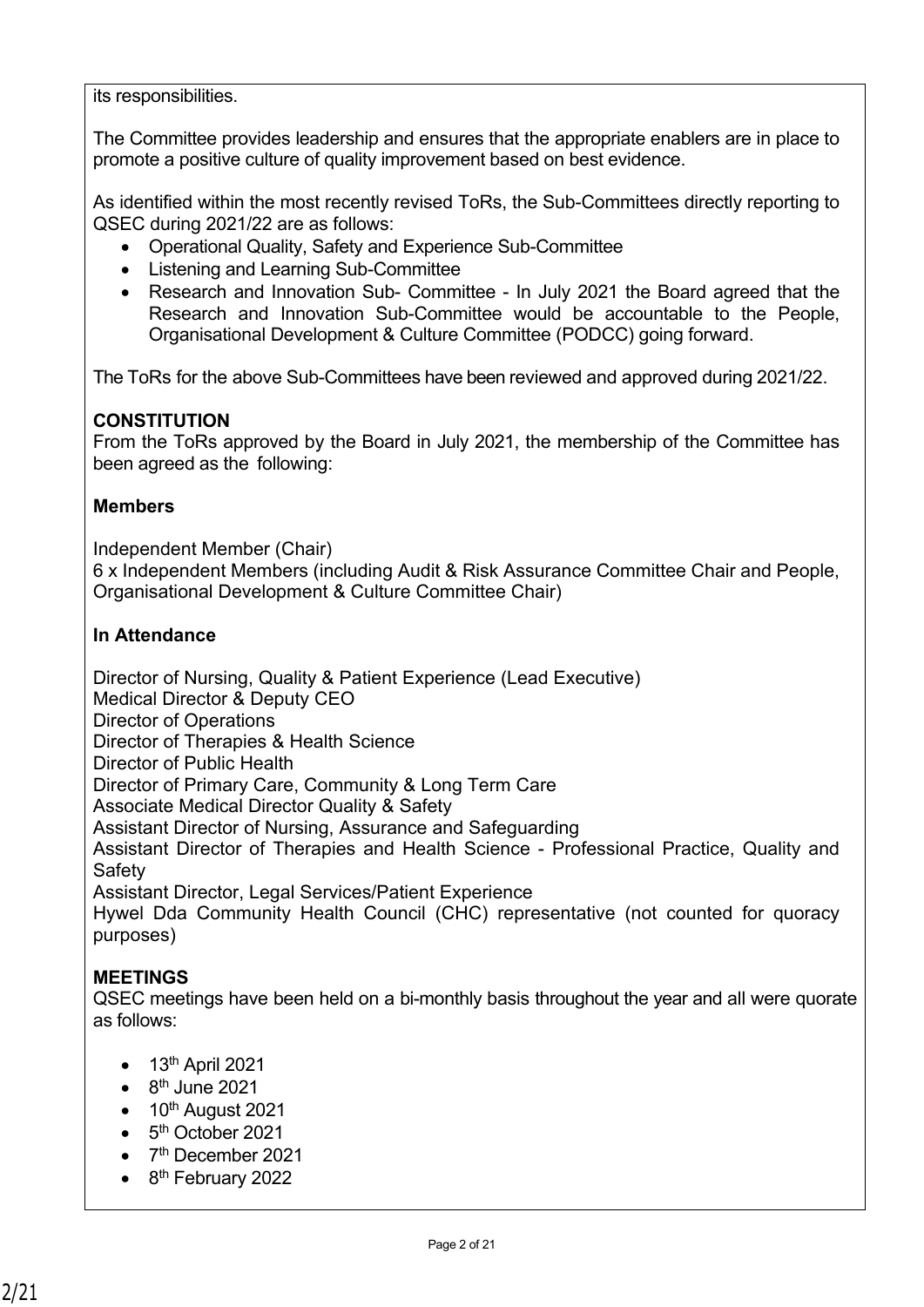In-Committee sessions have been held during 2020/21 as necessary, to discuss either potentially sensitive matters or identifiable patient data, including the following:

- Cardiac Surgery Findings from the Getting It Right First Time (GIRFT) Bench Marking Review and Progress Reports
- Paediatric and Neo Natal Governance Arrangements
- Learning Disabilities Healthcare Inspectorate Wales (HIW) Report
- Nuclear Medicine Risk

As QSEC is directly accountable to the Board for its performance, the Chair of QSEC has provided assurance or escalated matters to the Board through a formal written update report following each Committee meeting.

**Annual Reports** - the Committee received and approved the following Annual Reports in 2021/22

- QSEC Annual Report 2021/22 for onward submission to the Board
- QSEC Sub-Committees Annual Reports 2021/22

Due to COVID-19 service pressures, only one patient story was received by QSEC during 2021/22.

**Patient Story from the Health Visiting Service:** In February 2022, the Committee received a patient story from a Health Visitor in the Ceredigion area that supported a 15-month-old child whose family had recently relocated to the area from overseas. The mother had expressed concerns regarding the child's inability to eat solids and following examination the Health Visitor contacted the GP to arrange an appointment at the surgery. The numerous functions of the Health Visitor role, the staffing challenges and the risks encountered due to the current workforce pressures were highlighted within the reflective account.

# **Operational and Strategic Delivery Reports – COVID-19 Specific**

During the year, the Committee received numerous presentations, reports and updates in relation to operational services delivery and performance issues including the following COVID-19 specific items:

**Emerging Trends and Issues Associated with COVID-19** - in June 2021, the Committee received assurance that the HB has systems and processes in place to respond to, and monitor, emerging trends and issues associated with COVID-19. Focus was given to the review of COVID-19 related deaths and the plans in place to share early learning, including the reviewing of documentation and communication with families. In terms of Primary Care services, the feedback received via the Community Health Council (CHC) was that many patients were in support of virtual consultations alongside a return to more traditional face-to-face consultations. The Committee received assurance that a mixed model of care would be considered going forward, with patients having the option of requesting a face-to-face consultation should this be needed.

**Nosocomial COVID-19** - In August 2021, the Committee received an update on the COVID-19 review and the factors that had contributed to the 48 COVID-19 outbreaks experienced during October 2020 and February 2021, to identify the impact upon patients, and to identify potential learning from these outbreaks for sharing across the organisation. Members were assured that many areas for improvement had been identified at an early stage from reviews, together with evidence of good practice, and were advised that individual patient reviews are currently 70% complete at that point in time. Members noted that next steps include the progression of thematic outbreak reviews and the establishment of a multi-disciplinary Control Group to discuss the findings from each infection review and to share learning.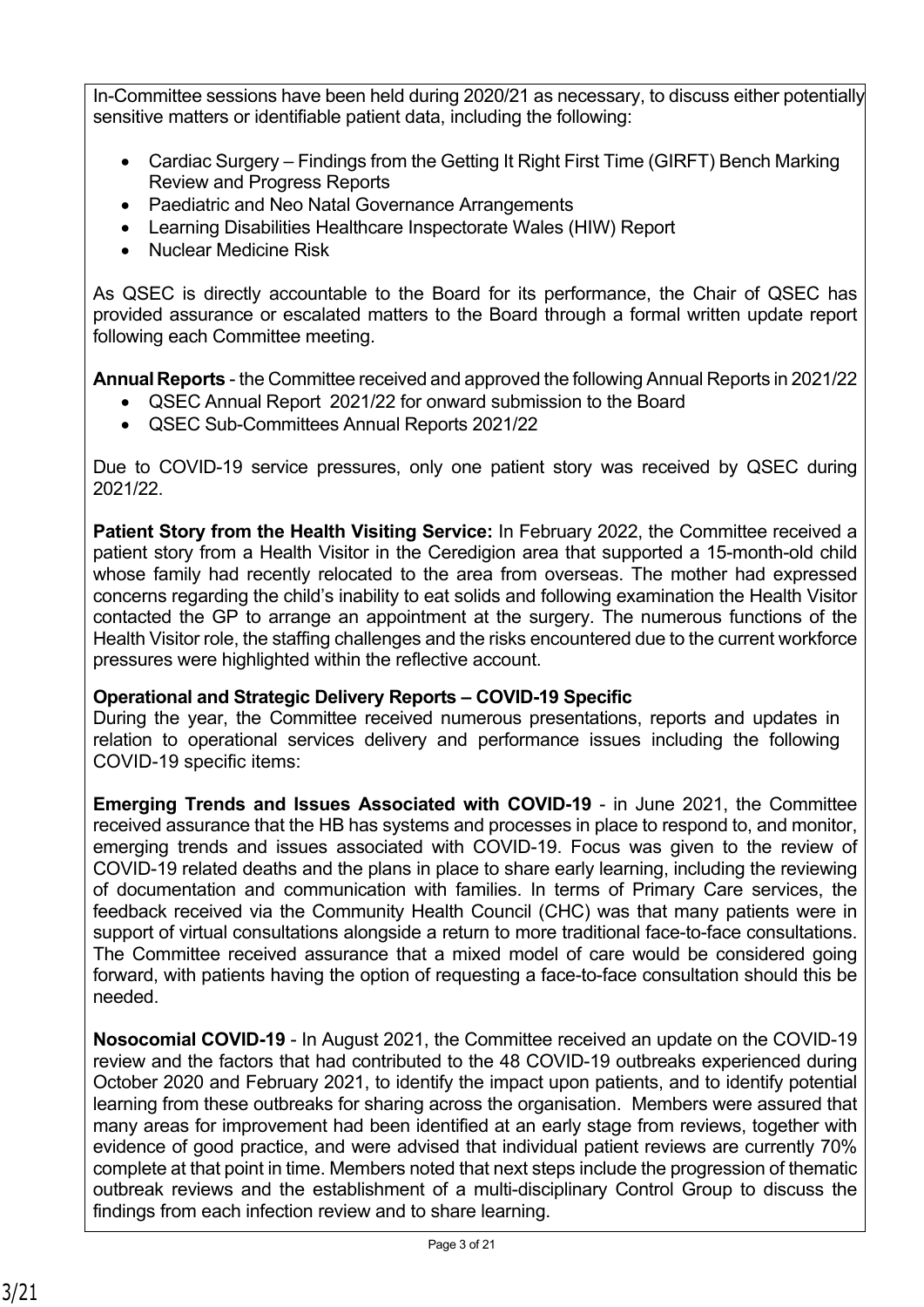In October 2021, the Committee was informed that 94% of Wave 2 COVID-19 patient deaths had been reviewed in the assessment of potential nosocomial COVID-19 infection. As part of the learning processes involved, the Health Board is seeking to undertake more timely reviews of Wave 3 COVID-19 patient deaths, and communications with family members in these cases will be progressed. Summary Thematic Outbreak Reports are also being prepared for circulation within Directorates, with each report reviewed and validated by multi-disciplinary control teams prior to issue. The Committee received assurance that continued monitoring of the local and national situation is being undertaken with the Health Board adapting to and adopting changes and requirements at pace.

In December 2021, the Committee noted the progress of the roll out of the COVID-19 vaccinations. Members discussed the new guidance that has been introduced following a recommendation from the Joint Committee for Vaccinations and Immunisations due to the COVID-19 variant, Omicron. Similar to other Health Boards across Wales, Members acknowledged the risk that HDdUHB would struggle to increase capacity sufficiently quickly to deliver the vaccine to newly eligible groups. The Committee was informed that strategic planning is underway to ensure delivery of the mass vaccination programme and expressions of interest had been sought from GP colleagues to support the mass vaccination programme during evenings and weekends, in order to ensure that routine access to Primary Care services in-hours is not compromised.

In February 2022, the Committee received an update on the review of Nosocomial COVID-19 Infections, noting the observations on infections from the third wave of the COVID-19 outbreaks which have been successfully contained to bays or parts of wards rather than the whole ward. Members were informed that planning is underway to contact patients and next of kin as part of the review process.

Also in February 2022, the Committee received an overview of the Long COVID-19 patient pathway within the Health Board including both community based rehabilitation programmes and a more targeted intervention, specifically tailored to the various presenting symptoms. Members were assured that Patient Reported Outcome Measures (PROMs) are being utilised within the service and that the proposed pathway model will be assessed and challenged in terms of its efficacy. Members noted that the Long COVID Pathway will target those with the more complex needs and it is anticipated that where funding is extended for the service, GPs will be included within the service model in order to provide direct support for patients. The Committee welcomed the update on the Long COVID-19 patient pathway noting that a further update would be provided to the Committee in 6 months' time.

# **Planning Objectives Assigned to QSEC**

As part of the Annual Recovery Plan, the Board agreed a set of specific, measurable Planning Objectives for 2021/22 and the Committee received regular updates on progress in delivery of the 2 Planning Objectives aligned to QSEC:

- **1E -** During 2020/21 establish a process to maintain personalised contact with all patients currently waiting for elective care which will:
	- o 1. Keep them regularly informed of their current expected wait
	- o 2. Offer a single point of contact should they need to contact us
	- o 3. Provide advice on self-management options whilst waiting
	- o 4. Offer advice on what to do if their symptoms deteriorate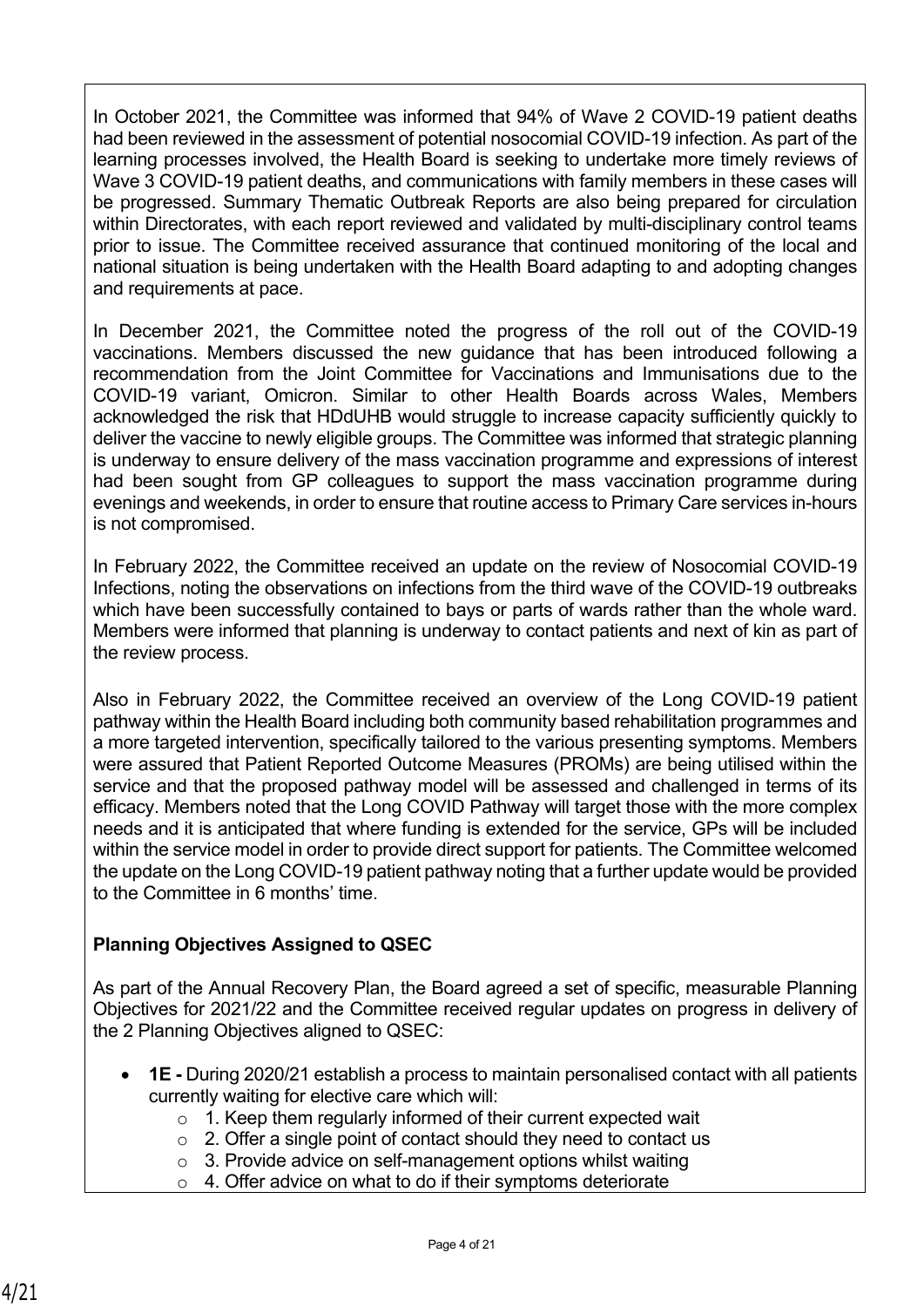- $\circ$  5. Establish a systematic approach to measuring harm bringing together the clinically assessed harm and harm self-assessed by the patient and use this to inform waiting list prioritisation
- $\circ$  6. Offer alternative treatment options if appropriate
- o 7. Incorporate review and checking of patient consent
- **3C** By September 2021, complete a review of all Health Care Standards including evidence of compliance. From this review, propose new Planning Objectives for implementation in 2022/23.

In August 2021, the Committee received an update in relation to the Waiting List Support Service (WLSS) Programme, established to deliver Planning Objective 1E within the Health Board's strategic priorities, in terms of providing and maintaining personalised contact with patients awaiting elective care. Members were advised that the WLSS offers a single point of contact for patients, replacing a number of disparate communication and advice channels which had previously been available to patients, and centralising all information within a single online resource.

Slippage was acknowledged in the delivery of PO 1E in October and December 2021 as a result of staff recruitment challenges - specifically in relation to call-handling staff – due to funding arrangements which restrict the Health Board's employment offer to temporary appointments until the end of March 2022. It was noted that PO 1E would be merged with PO 1B (*Building on the success of the Command Centre, develop a longer-term sustainable model to cover one single telephone and email point of contact*) going forward. Members requested that further clarity be provided in future PO update reports relating to the process of aligning POs with Board Committees, together with further detail on slippage in PO delivery. However, in February 2022, the Committee received updates relating to Ear, Nose and Throat (ENT) patients and Hip, and Knee surgery patients, noting that these had been issued with letters inviting them to contact the WLSS. The Patient Advice and Liaison Service were also in the process of contacting ENT patients to evaluate their experience of the service. The Committee further noted that Stage 4 Orthopaedic patients were being contacted and that patient experience would be captured via the PROMS system.

In October 2021, the Committee received an update on the progress of PO 3C and were informed that the Director of Nursing, Quality and Patient Experience is chairing an All-Wales work-stream to review all Healthcare Standards, with findings to be reported on a national basis. The Committee received a further update in February 2022 noting that the PO is progressing in line with the national workstreams implementation of the Health and Social Care (Quality and Engagement) (Wales)Act.

**Corporate Risks Assigned to QSEC:** the Committee received regular Corporate Risk Reports outlining current and new corporate risks assigned to QSEC from the Board throughout 2021/22.

In April 2021, the Committee received an update on *Risk 129: Ability to deliver an urgent Primary Care Out of Hours (OOH) service for Hywel Dda patients*, which remains at its current level due to the variation in service provision brought about by the instability of shift fill as the majority of clinicians working for the service remain sessional workers. The Committee was assured by the temporary measures that are in place to make the position more resilient, with the Deputy Medical Director of Primary Care & Community Services having enhanced clinical governance for the service with specific workstreams and mechanisms in place to audit current provision. However, the Committee was advised that, despite the actions identified and the solutions implemented, the fragility of the service remains, with it apparent that this risk may need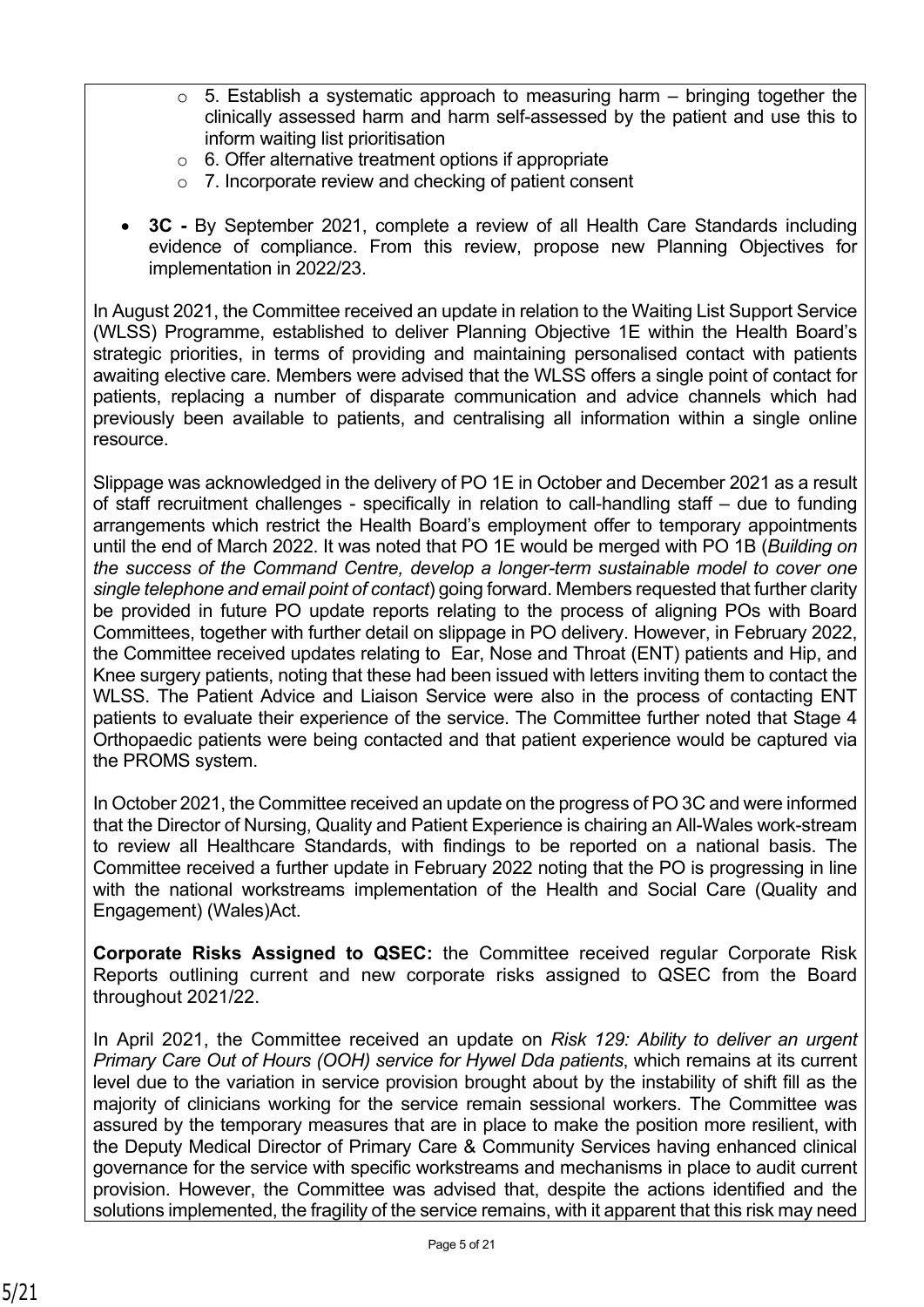to be retained as an active concern for the foreseeable future. The Committee therefore received only limited assurance on the impact on patients from a quality and safety perspective and requested further assurance on the consequences of the service's fragility on patient safety and clinical needs at a future meeting. In October 2021, the Committee received a Deep Dive into the Primary Care OOH service, with Members noting that the high-risk status of the service reflects the continuing instability of rotas, with little control of the sessional workforce who are able to volunteer for shifts at short notice. Factors contributing to the challenges within the OOH service were shared with Members, together with the measures in place within the Health Board to develop the OOH service model, including the recruitment of salaried doctors. The launch of surveys to understand both the workforce and the experience and needs of service users, was noted, including the on-going work with the Welsh Ambulance Services NHS Trust (WAST) to understand demand and impact upon services. Members were informed of the development of an effective multi-disciplinary team making the OOH service more attractive by offering variety and rotation to a greater cohort of interested individuals. While the report and slides highlighted many of the challenges faced by the service, it was agreed that assurance is required regarding the solutions to address the issues involved, together with a coherent plan to enable OOH services to meet current and future demand.

In October 2021, the Committee discussed *Risk 291* (*Lack of 24 hour access to Thrombectomy services)*, and requested clarity on the decision to de-escalate this risk given the quality issues involved. It was noted that following Executive Directors review, it had been agreed that whilst existing mitigations are considered adequate, this risk would remain at Directorate level in order that it may be escalated if required.

In terms of Risk 628 (*Fragility of therapy provision across acute and community services),* whilst acknowledging there had been some mitigation of slippage in provision of therapy services through the appointment of a Band 5 post, continued pressures remain due to the time required to fill vacant Band 6 and Band 7 posts within the Directorate. The Committee received confirmation that additional hours have been put in to support provision of some therapy services. Discussion took place regarding the Corporate Risk report format, with it agreed that the report needs to reflect planned action rather than historical context for the risks presented, and that an amendment to the Corporate Risk SBAR to incorporate some of the detail relating to mitigations which is included in the main appendices, would be reflected in future reports. In February 2022, the Committee requested clarity on the rationale for the de-escalation of *Risk 628 - Fragility of therapy provision across acute, community and primary care services* from the Corporate Risk Register (CRR), given that a number of services are experiencing similar challenges due to staffing deficits. It was noted that Risk 628 had been included at a point in time when workforce challenges significantly compromised service delivery. Following the monthly review at the Executive Risk Meeting, it was agreed that given that this position has improved, it met the criteria for de-escalation to the Directorate Risk Register.

# **Specific Risks**

**Deep Dive Review: Waiting Times for Single Cancer Pathway (SCP):** In August 2021, the Committee received a Deep Dive into the Waiting Times for the Single Cancer Services pathway. The Committee noted the findings from a review of the Health Board's ability to meet the 75% waiting times target for the new Single Cancer Pathway (SCP) by March 2022. Members were advised that Tertiary Specialist Centre capacity pressures at Swansea Bay University Health Board (SBUHB) continue to compromise access to cancer services, notwithstanding work which is being undertaken to mitigate delays and increased confidence engendered by the more formalised governance structures which are now in place. It was recognised that broader panspecialty conversations may be required at Executive level in regard to this access, given the existing challenges. Members were advised of a wider SCP programme of work which will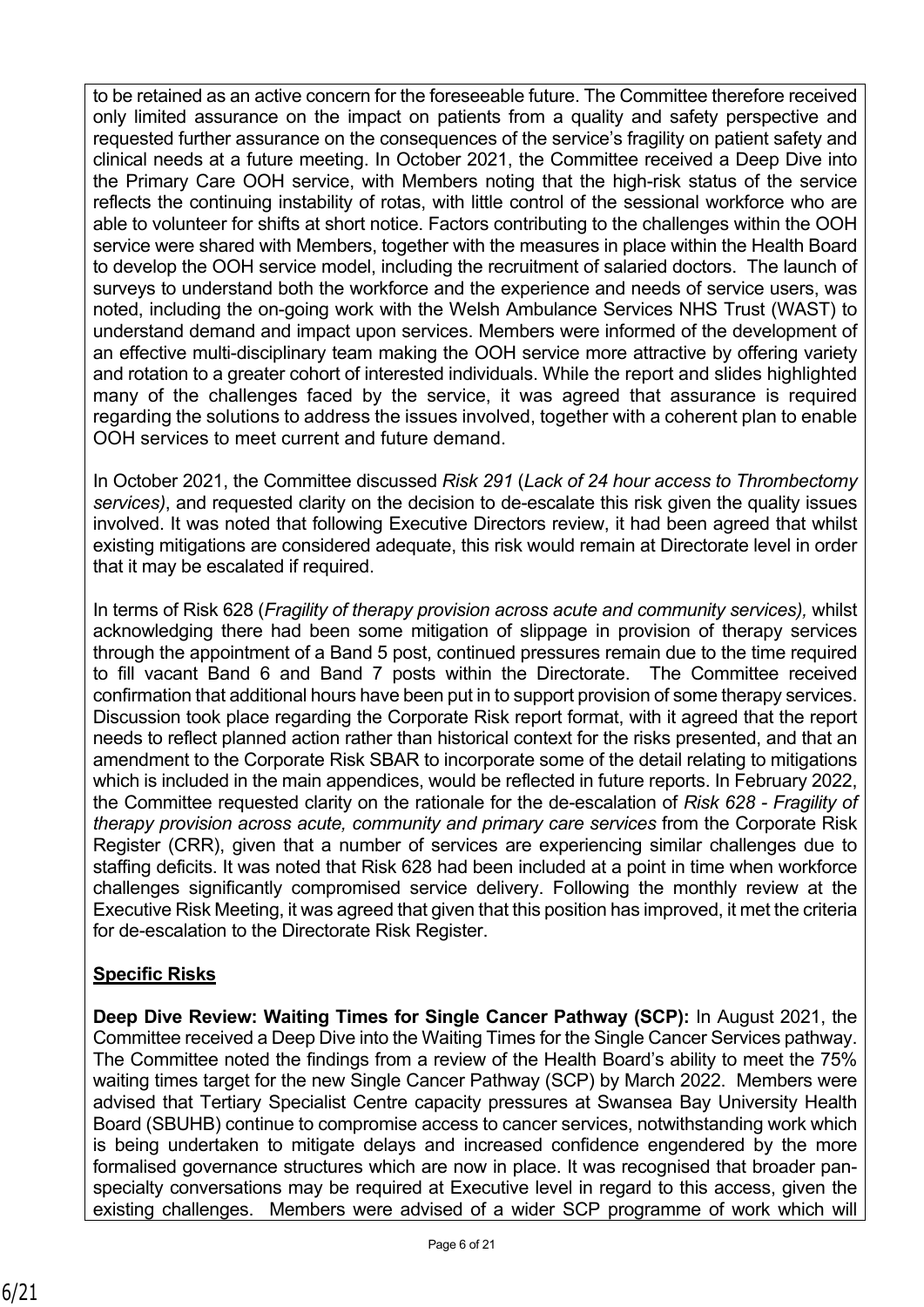support Health Boards in identifying common themes and trajectories for anticipated levels of demand for cancer services in future years, and noted that a briefing paper would be circulated providing further detail of the modelling undertaken.

**Deep Dive Review: Stroke Services:** In August 2021, the Committee received a presentation outlining the findings from a Deep Dive review of the provision of Stroke services within the Health Board. Members were advised that while the Stroke teams on all 4 acute sites are committed to their patients and to the service, it is recognised that improvements are required. The significant challenges in maintaining high standards of care across the sites, chiefly relating to staffing capacity, the need to re-model services, and recovery from the COVID-19 pandemic, were noted. Members were also advised of resource shortfalls for psychological support and early supported discharge, which play a significant role in the treatment and rehabilitation of stroke patients, and were assured that the service is working closely with the Psychology Team to develop a plan/ business case to support the provision of psychology therapy. Members were informed that in order to achieve a fundamental improvement in the performance of the Health Board's Stroke service, short-to medium-term re-design work must be undertaken, while noting that there is no expedient solution. Members were informed that an update regarding the Stroke services business plan would be presented at the Public Board meeting on 30<sup>th</sup> September 2021. It was agreed that a further Sentinel Stroke National Audit Programme (SSNAP) audit data, providing a refreshed view of Stroke Units' performance, would be presented to a future meeting.

**Paediatric Risks Strategic Log:** In October 2021, the Committee received a presentation on the Paediatric Risks Strategic Log. Given the number of areas impacted by sub-optimal environmental conditions, it was suggested that the level of the recorded risk relating to these issues should be escalated from service to Directorate level. Inter-departmental communications within the Women and Children's Directorate was also raised as a key risk. The Committee was assured that an improvement plan had been developed to identify communication flow and would be monitored by the Medical Director and Director of Nursing, Quality & Patient Experience. With regard to the temporary service change to the paediatric acute service model, the Committee noted that mechanisms were being developed to monitor the impact of service transfer from Withybush General Hospital (WGH) to Glangwili General Hospital (GGH) on the patients involved. Meetings are also being held with the Community Health Council (CHC) to ensure joint working in gathering this information. In December 2021, the Committee noted the ongoing temporary relocation of the Paediatric Ambulatory Care Unit (PACU) and the transfer of specialist staff to GGH as part of the COVID-19 response provision in WGH. Members were advised that a number of processes have been established to receive and collate patient feedback on this, including ward-based interviews with patient experience apprentices. Members noted the helpful feedback that has been received from the CHC and the variety of comments via social media, and received assurance that all opportunities are taken to engage with the families involved regarding their experience in order to learn from these and to improve and inform the patient pathway.

**Risk 1032: Mental Health and Learning Disabilities (MHLD) Waiting Lists:** In December 2021, the Committee received an update on waiting lists and timely access to services within MHLD Services. Members noted that in line with other Health Boards across Wales, MHLD have witnessed a significant increase in the number of referrals and in the acuity of MH cases since the COVID-19 pandemic. Members further noted the range of interventions and treatment packages that are delivered which create challenges in forecasting an accurate timeframe for waiting list management. Members were assured of actions to ensure implementation of the Welsh Patient Access System (WPAS) within the MHLD Directorate which will improve data systems and monitoring and allow for capacity and demand modelling. Members were also assured that the service is working hard to address waiting list reduction with a number of groups established to provide a focus on strategic planning and effective communication with patients.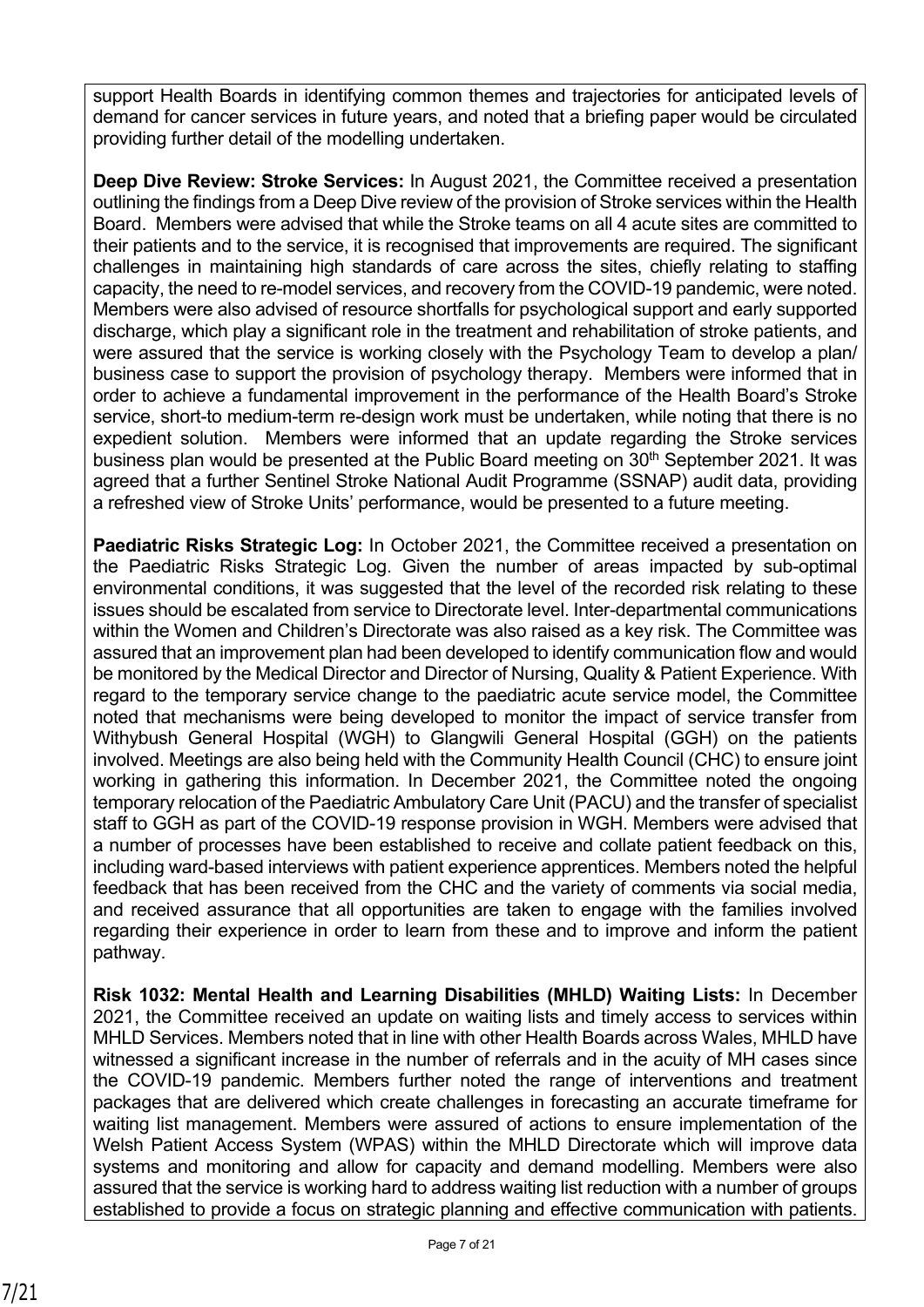Members were informed of a capacity modelling exercise underway in the Integrated Psychological Therapies Service and the exploration of options to improve access to support services such as group Dialectical Behavioural Therapy.

**Autism Spectrum Disorder (ASD) Service:** In December 2021, the Committee received an update from the ASD service and noted the increase in demand for diagnostic assessments for Autism in adults during the last five years. Members noted that Welsh Government (WG) had initiated a national review of Neurodevelopment Services with the outcome delayed due to COVID-19 pressures. In the interim, responsive actions have been undertaken by the service, including the recruitment of additional staff and the appointment of a Service Delivery Manager to map out capacity and demand within the service. Collaborative working has also been undertaken with schools across the region to develop early intervention and assessments. Members were informed of plans to commission an external provider to support the ASD service provision to manage the waiting lists which will be further explored following the outcome of the ASD Action Plan from WG in March 2022. Members also received the revised governance arrangements in place within the MHLD Directorate, which will streamline the process for the escalation of risks. It was noted that the Directorate has committed additional resources for recruitment and is developing the role-redesign initiative in line with the MHLD Scheme of Delegation with the aim of maximising the capacity of registered speciality professionals. Members were advised that the Nurse Consultant within MHLD is leading on discussions with education providers to encourage curriculum that will complement future workforce within the service. In addition, the MHLD Workforce Working Group are in discussions to secure Health Education and Improvement Wales (HEIW) representation at their meetings which will be helpful in workforce planning terms. It was agreed to discuss how the workforce and re-design initiatives raised under this agenda item link with the People, Organisational Development and Culture Committee (PODCC) outside of the Committee meeting. Given that the improvement trajectory in relation to waiting times would remain unclear until the WPAS can be implemented within the MHLD Directorate to improve data systems and monitoring and allow for capacity and demand modelling, only limited assurance could be received from the report.

**Deep Dive Report Radiology Services:** In December 2021, the Committee received a Deep Dive Report from Radiology Services and noted the significant demand and capacity pressures due to the workforce and recruitment challenges involved. Members were assured that the service is working closely with the Health Board's Recruitment Team to streamline the recruitment process and maximise opportunities to recruit. It was noted that Everlight, the outsourcing company that is providing additional services for the Health Board's Radiology Service, cannot currently meet the additional demand therefore the option of commissioning a second provider is being explored.

**Deep Dive Report Epilepsy and Neurology:** In December 2021, the Committee received a verbal update on Epilepsy and Neurology Services within Learning Disabilities (LD) Services and noted the externally supported assessment of services that is taking place to help inform the further development of the local service in line with national standards. It is anticipated that the outcome of the assessment will be available in March 2022 and will be reported to QSEC in April 2022.

**Deep Dive Report Health Visiting Service:** In February 2022, the Committee received a Deep Dive Report from the Health Visiting Service noting the significant workforce challenges, in particular in the Ceredigion and Pembrokeshire areas, and the current age profile of the majority of staff with a high number of planned retirements for March 2022. An overview of the Healthy Child Wales Programme (HCWP) was provided, and the expectation communicated from the Chief Medical Officer for Wales that all Health Board's offer the full range of services within the programme. Members acknowledged the significant risk of non-compliance with the delivery of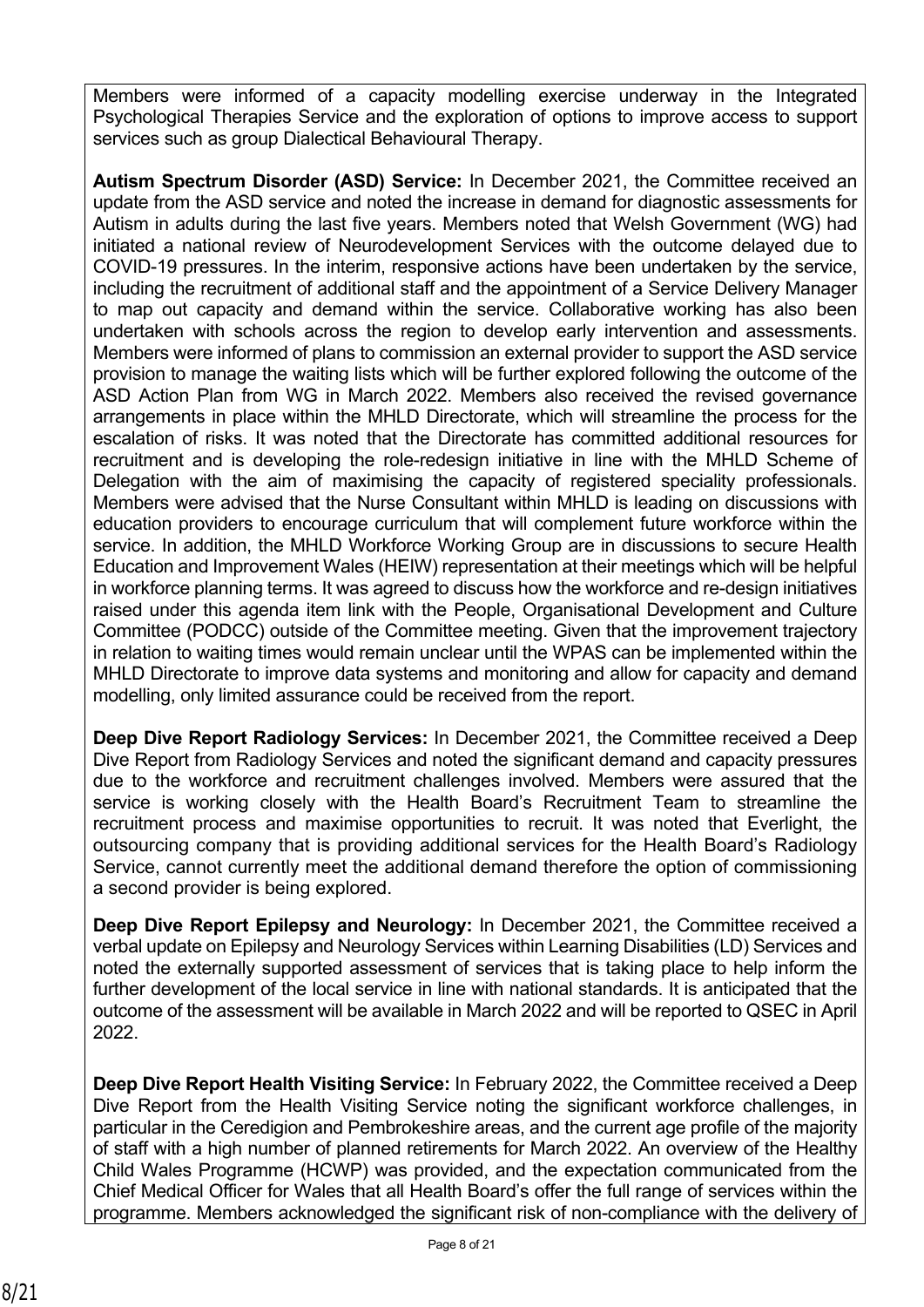the programme due to the staffing deficits involved and expressed concern regarding the delay in escalating to QSEC the significant workforce challenges and the high caseload per Health Visitor which is significantly higher than national guidance. Assurance was provided from the recent leadership restructure within the service, including the interim appointment of the Assistant Director of Public Health, in order to strengthen the professional leadership within the team. Members were also advised that the service had been in discussion with partner Universities to increase the number of students and placements, although this approach had not been as successful as anticipated. It was noted that these challenges have been escalated at a national level to the Chief Nursing Officer for Wales who has agreed to support the skill mix strategy on a national basis to maximise workforce capacity. It was further noted that the development of a 'grow your own model' is being progressed within the Health Board's Workforce and Organisational Development team and it was proposed that the development of a longer term workforce planning model be presented to the People, Organisational Development and Culture Committee. Given the residual risks within the Health Visiting Service, it was agreed that only limited assurance could be received from the report and Members requested that the concerns raised be escalated to Board. In addition, it was proposed that a further update be provided to QSEC in August 2022 to include an overview of staffing levels post the anticipated deficit in March 2022.

**Cardiac Services Pathway Delays:** In February 2022, the Committee received an update on Cardiac Services Pathway delays and the combination of factors affecting these, such as the referral process from HDdUHB to SBUHB, and Cardiac Catheter Laboratory capacity constraints at Morrison Hospital. It was noted that this is further compounded by transport and logistical challenges in transferring patients in a timely manner, particularly from WGH and Bronglais General Hospital (BGH). Members expressed their concern on whether the 72-hour pathway guideline is achievable given the challenges within the infrastructure. However, assurance was provided due to the advancement in processes and increased availability of data, in addition to ongoing discussions with WAST to improve timely access to transport. The risks that delayed Non-ST Elevation Myocardial Infarction (NSTEMI) treatments for patients were highlighted, including the associated reduction in patient flow for Morriston Hospital and HDdUHB acute sites. The geographical inequity of the pathway was also recognised by Members who welcomed the development of the Treat and Repatriate service to reduce this. Given the current pressures, the Medical Director and Deputy Chief Executive undertook to clarify with the Commissioning team whether external providers have been contacted to support the service and an update on progress would be included within the next Commissioning for Quality Report to QSEC. Whilst the Committee noted the longer term strategic work underway to improve timely access to the Cardiac Services Pathway, it was agreed that only limited assurance could be received given the current gaps in controls.

**Quality and Safety Assurance Report:** In April 2021, the Committee received a Quality and Safety Assurance slide set, providing assurance that processes are in place to review and monitor patient experience highlighted through incident reporting, complaints and feedback mechanisms. The Committee was informed that the Once for Wales Concerns Management System had been launched by the Health Board on 1<sup>st</sup> April 2021, and that this new system for reporting incidents would provide opportunities for identifying themes and issues via new codes with a greater focus on learning from incidents and concerns. In June 2021, the Committee received a further update on the system, noting the progress made in relation to the sustainability plan for Family Liaison Officer roles.

In August 2021, the Committee received an update on internally and externally reported patient safety incidents, quality improvement, Welsh Health Circulars (WHCs) and inspections by Healthcare Inspectorate Wales (HIW). Members noted that the term 'Serious Incident' (SI) has been replaced by 'Patient Safety incident' – these being reportable nationally, and that recording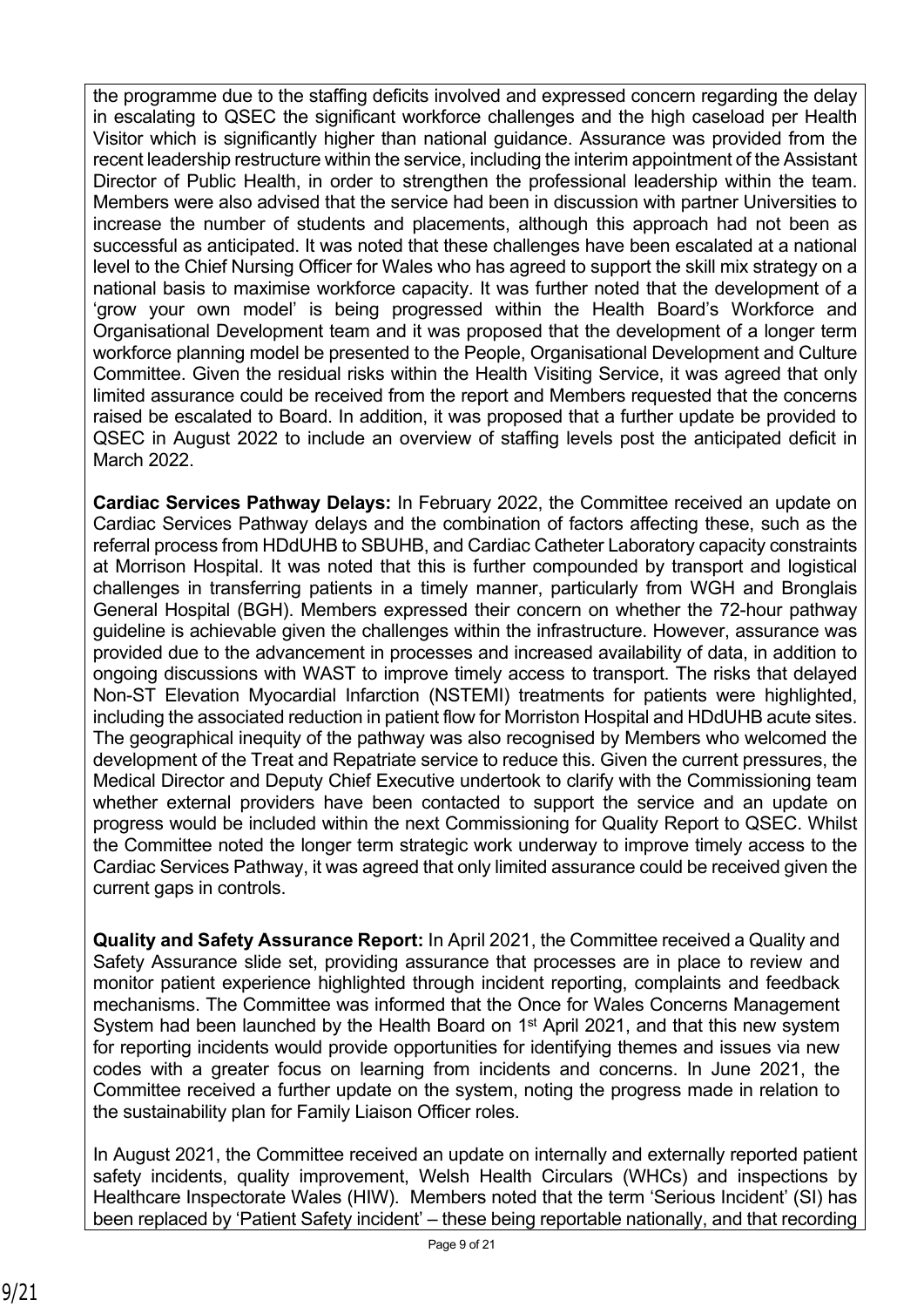incidents as SIs is left to individual Health Boards' discretion, with a quality assurance system in place for incidents which are recorded on *Datix*. Members were assured that the Quality Improvement Team has resumed its support in priority clinical areas with a high number of inpatient falls, with the introduction of monthly Falls Improvement Meetings, and were advised that WHCs - many of which are rated 'Amber' - relating to previous years will be reviewed, with the anticipation that by December 2021, these would either be closed, or a rationale would be provided for retaining 'open' status. In October 2021, given the consistently high figures relating to inpatient falls, it was agreed that further detail relating to inpatient falls and falls management measures should be included in future Quality and Safety assurance reports, and that a deep dive review of inpatient falls would be included on the Committee's work programme. Whilst welcoming the improvement in Hospital Acquired Thrombosis (HAT), further information was requested on the impact of this work upon the risk of patients suffering HAT. It was agreed to share further data regarding the impact of the HAT improvement plan with the Committee.

In December 2021, the Committee noted the success of the actions taken to improve pressure damage at Dewi Ward, GGHas part of the Health Board wide target to reduce pressure damage on wards. Members received assurance that learning outcomes would be communicated to clinical teams. Members also noted the number of improvement actions taking place to reduce inpatient falls, particularly for those extremely frail and elderly patients. Concerns were raised at the number of patients admitted with pressure damage from within community services. Members were assured that work is underway as part of the Enabling Quality Improvement in Practice (EQIiP) programme supporting those in the community.

In February 2022, the Committee was informed that the Quality and Assurance Team would co-ordinate the HIW reports received by the Health Board going forward. Members were assured that the Health Board's performance against WHCs are monitored and reported annually to the Audit and Risk Assurance Committee (ARAC). In terms of red status WHCs and any quality and safety impacts, for assurance purposes, Members proposed that service leads provide an update on progress to the Operational Quality and Safety Experience Sub-Committee (OQSESC).

**Quality Management System (QMS) Approach:** In December 2021, the Committee received an update on the development of the QMS Framework, the Health Board's principal structure for providing quality services to the population. It was noted that the key priorities would be aligned with the Health Board's corporate objectives, and the QMS Framework produced through an operational lens within services. Members were informed of the next steps in the progression of the QMS Framework, ensuring it aligns with the 'Achieving Quality and Safety Improvement Strategy' to provide regular reviews to reflect the development of the Health and Social Care (Quality and Engagement) (Wales) Act.

**Maternity Services Presentation:** In April 2021, the Committee received a presentation on the Health Board's response to the recommendations from HIW's National Review of Maternity Services Report in 2019/2020 and the Mothers and Babies: Reducing Risk through Audits and Confidential Enquiries in the UK (MBRRACE-UK) Perinatal Mortality Surveillance Report 2021. The Committee was informed that the service had been successful in appointing substantive consultants in Carmarthenshire and Pembrokeshire, a bereavement midwife, with funding also secured to appoint a 0.4 WTE research midwife. The Committee was also informed that phase 2 of the new labour ward at GGH is on track for completion by the end of June 2021. With regard to the MBRRACE-UK report, it was noted that the service had been proactive in establishing a dedicated multidisciplinary team Twin Clinic across the Health Board even prior to the reports publication. The Committee received assurance that the actions in response to the HIW and MBRACE reports are being implemented and addressed.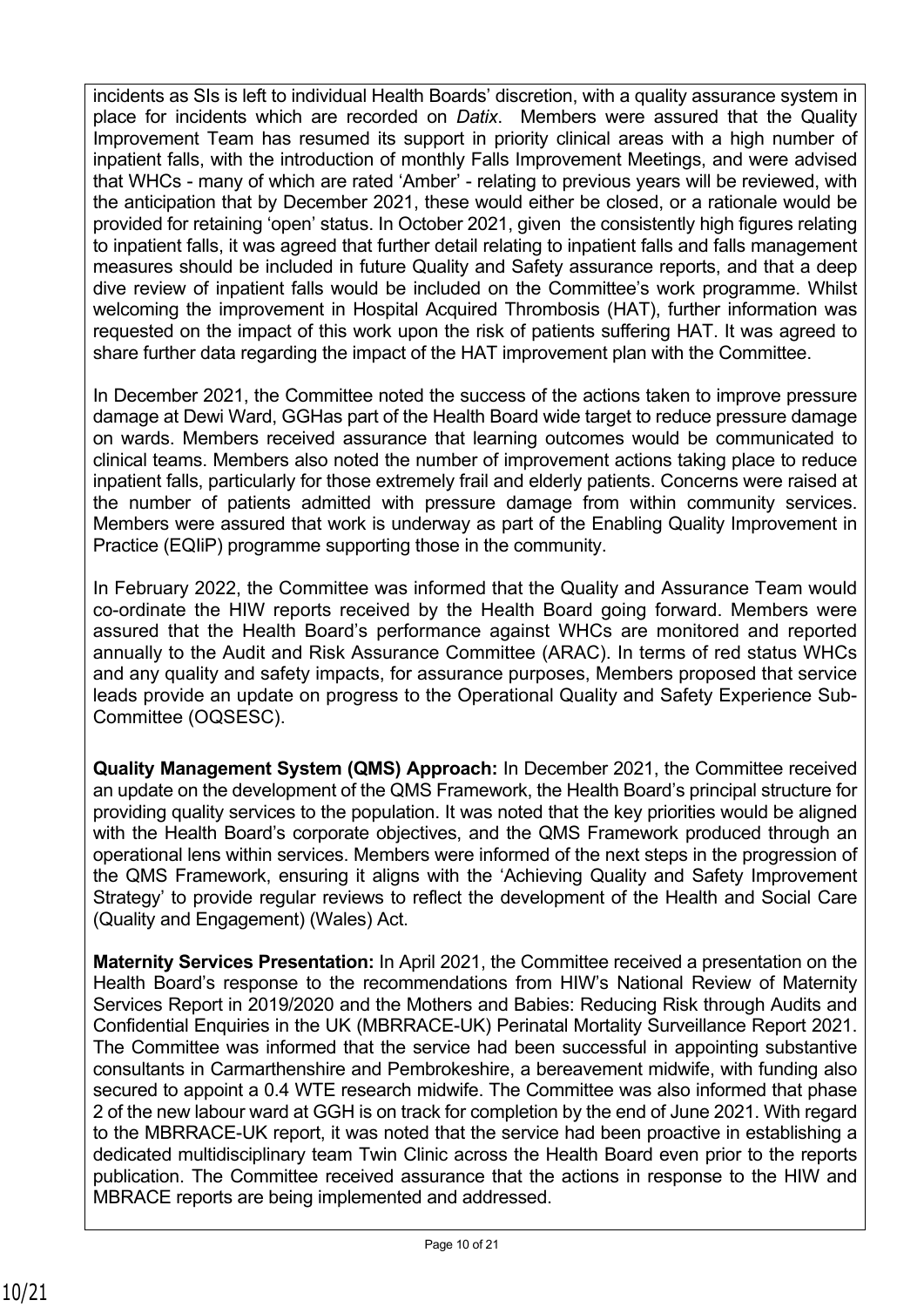**Update on Single Point of Contact:** In April 2021, the Committee received an update on the Single Point of Contact project which provides a personalised contact with patients on waiting lists for elective surgery. The Committee received assurance that validation of the cohort of 363 orthopaedic patients identified for the pilot model is on track to commence at the end of April 2021, with roll out of the plan to other specialties to be agreed with the Planned Care team. The Committee was further assured that patients who wish to be removed from the waiting list have been verified as clinically appropriate by the relevant service.

**Children and Young People Plan for Delivery:** In June 2021, the Committee received the Children and Young People - Plan for Delivery slide-set, confirming that the plan to identify a phased strategy to answer the challenges that had been recognised following the launch of 'No Wrong Door' would be implemented by 2024. Noting that a number of specific issues would require a more urgent focus, the Committee was assured that these would be addressed in-year, as well as over the next 3 years. It was further noted that a Children and Young People's Working Group would be established to provide oversight on the development and delivery of the 3-year plan, and to be accountable for identifying key priorities.

**Improving Together Update:** The Committee received a verbal update on the Improving Together progress in June 2021 and were advised of the work undertaken by the team involved following publication of the Health Board's strategic objectives regarding quality management.

**Accessing Emergency Specialist Spinal Services:** In August 2021, the Committee received the Accessing Emergency Specialist Spinal Services report, providing assurance that services and positive outcomes are being achieved for Hywel Dda residents. Members were informed that while access to emergency spinal services has historically proven challenging and that transferring patients to the relevant tertiary teams in a timely and safe manner continues to be an issue, significant progress has been made upon the spinal pathway, with a number of multidisciplinary task and finish groups established to undertake a holistic assessment of the entire patient pathway, and a final project report having been presented to the NHS Wales Collaborative Executive Group on 6<sup>th</sup> April 2021, where all recommendations had been accepted. Members were assured that the establishment of the Major Trauma Network (MTN) has facilitated easier access to spinal services in Cardiff and Vale UHB and SBUHB for Hywel Dda patients, resulting in a significant improvement in patient turnaround time and in post-surgery support, and improved patient repatriation pathways. The Committee received assurance that ongoing work on emergency specialist spinal services continues, and that the introduction of the spinal pathways through the MTN, together with the identified work streams being explored through the South Wales Spinal Network team, is continuing to improve patient experience in this area.

**Llwynhendy Tuberculosis (TB) Review Update:** In February 2022, the Committee received an update on the TB outbreak in Llwynhendy which had been declared twelve years previously and has since reopened three times. Members were informed that the screening and vaccination programme has now resumed, with all children who had been due to attend Bacillus Calmette-Guérin (BCG) vaccine clinics at the start of the COVID-19 pandemic in March 2020, contacted for rescreening and BCG. A commissioned external review is also underway and the findings are anticipated for May 2022. Members discussed the learning outcomes from communication with the public and also the process by which key contacts had been identified. In light of the complexities involved, it was suggested that learning from the outbreak may be of interest to other communities across the UK. A further update would be presented to the Committee once the most recent outbreak has been closed, when the external review report has been received or in 6 months' time - whichever is the soonest.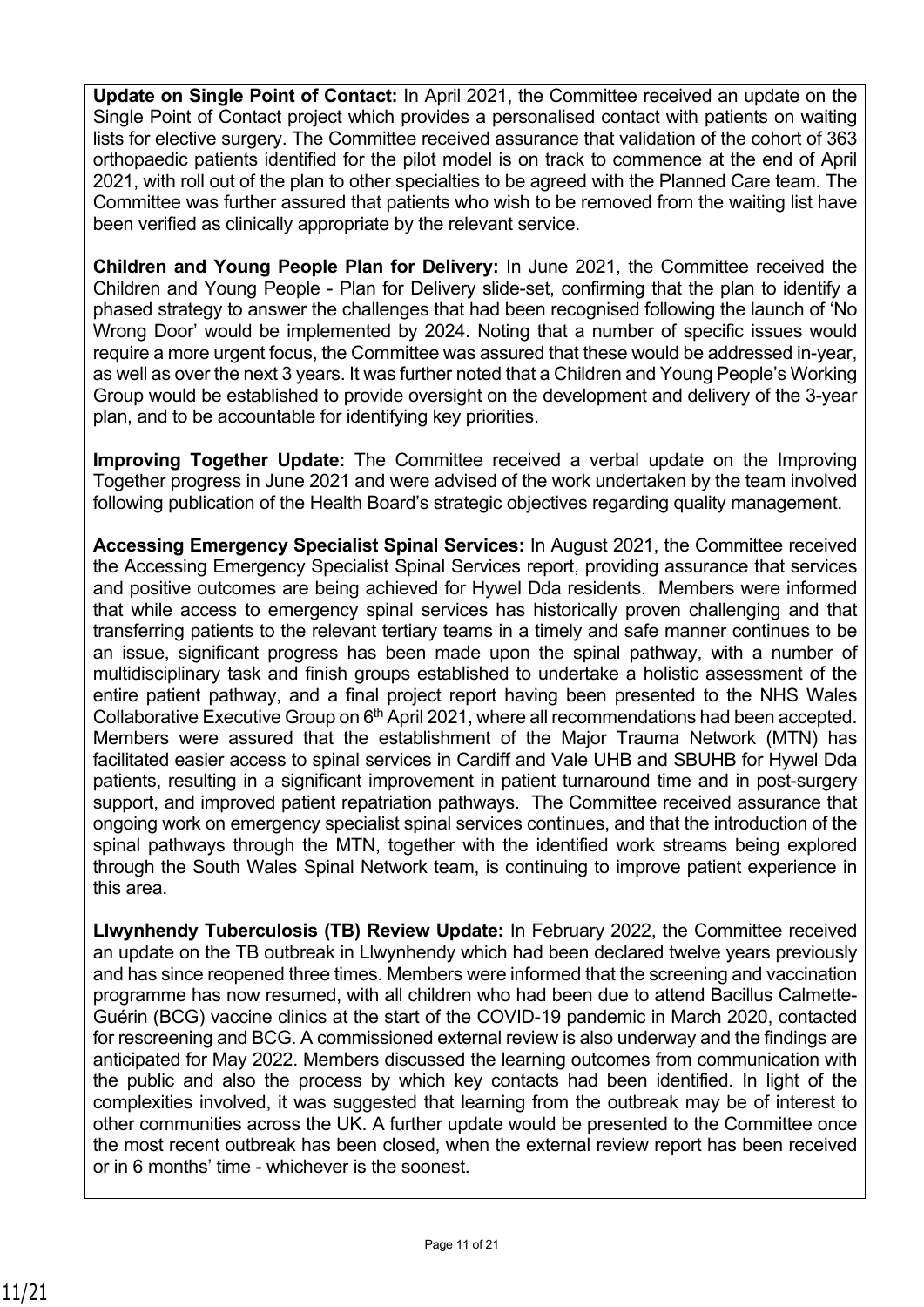**Health Board Response to the National Audit of Care at the End of Life (NACEL):** In June 2021, the Committee received the Health Board Response to the National Audit of Care at the End of Life (NACEL) slide-set, providing assurance that development of the Palliative and End of Life Care Strategy, and delivery of the short term improvements, would address the recommendations contained with the NACEL audit report to cement best practice and enhance the quality of service provided.

**Audit Wales Review of Quality Governance Arrangements:** In December 2021, the Committee received the Audit Wales Review of Quality Governance Arrangements within HDdUHB and were assured that the outcome of the review has been shared with Health Board operational teams to ensure the recommendations are progressed. It was noted that discussions were planned to develop an interim milestone.

**Clinical Audit Update and the Role of the National Joint Registry:** In August 2021, the Committee received a report providing a position statement with regard to clinical audit activity. Members noted that the Clinical Audit Department has been working with relevant services to conclude the 2019/21 audit programme and has also been developing the 2021/22 audit programme, which will be expanded to a wide range of forums and specialties to ensure it is representative of the whole Health Board. Members further noted that the new programme will seek to focus on the recovery from COVID-19, reflecting audits that assess care both during and after the pandemic, and to provide evidence for effective new ways of working, service redesign or areas that have been identified as a risk during the pandemic. Members also received a presentation outlining the role of the National Joint Registry (NJR), which provides information for patients, surgeons, Orthopaedic departments and Health Board's in relation to joint replacement operations and outcomes, and supports shared decision-making between all parties in relation to implant surgery choices. Members were advised that the NJR utilises continuous audit outcomes to update relevant data, and noted recommendations that it be actively used to provide information to patients, to undertake performance analysis and to inform consultant appraisal processes.

In February 2022, the Committee noted the reduction in audit activity due to operational pressures, although core activity has been maintained throughout the COVID-19 pandemic. Members were informed that the National Audit Programme, which had been stood down at the start of the pandemic, resumed in May 2021 and 88% of projects are being complied with, despite the current pressures. Members were further informed that learning relating to claims against the Health Board is underway, with outcomes linked to quality improvement initiatives.

**Winter Planning: Managing Urgent and Emergency Care Risks, Quality and Experience** – In October 2021, the Committee received a presentation summarising the Health Board's Winter Planning: Managing Urgent and Emergency Care (UEC) Risks, noting that the most recent patient experience survey demonstrates that 20% of patients indicated a negative experience when attending hospital emergency department, reflecting the current pressures on UEC. Whilst WG guidance is awaited on how Health Boards approach planning for the winter period, HDdUHB's approach continues to be based on risk mitigation, reflecting system-wide working between acute and community teams in order to develop a robust approach to the management of UEC risks. The Committee received an assurance on the cohesiveness of the Health Board's winter planning process, whilst acknowledging that plans to improve the efficiency of UEC processes depend upon the availability of sufficient staff to implement them.

**Commissioning for Quality Outcomes:** In June 2021, the Committee received the Commissioning for Quality Outcomes slide-set, providing assurance that mitigating actions are in place to monitor the Health Board's commissioned services to address service and quality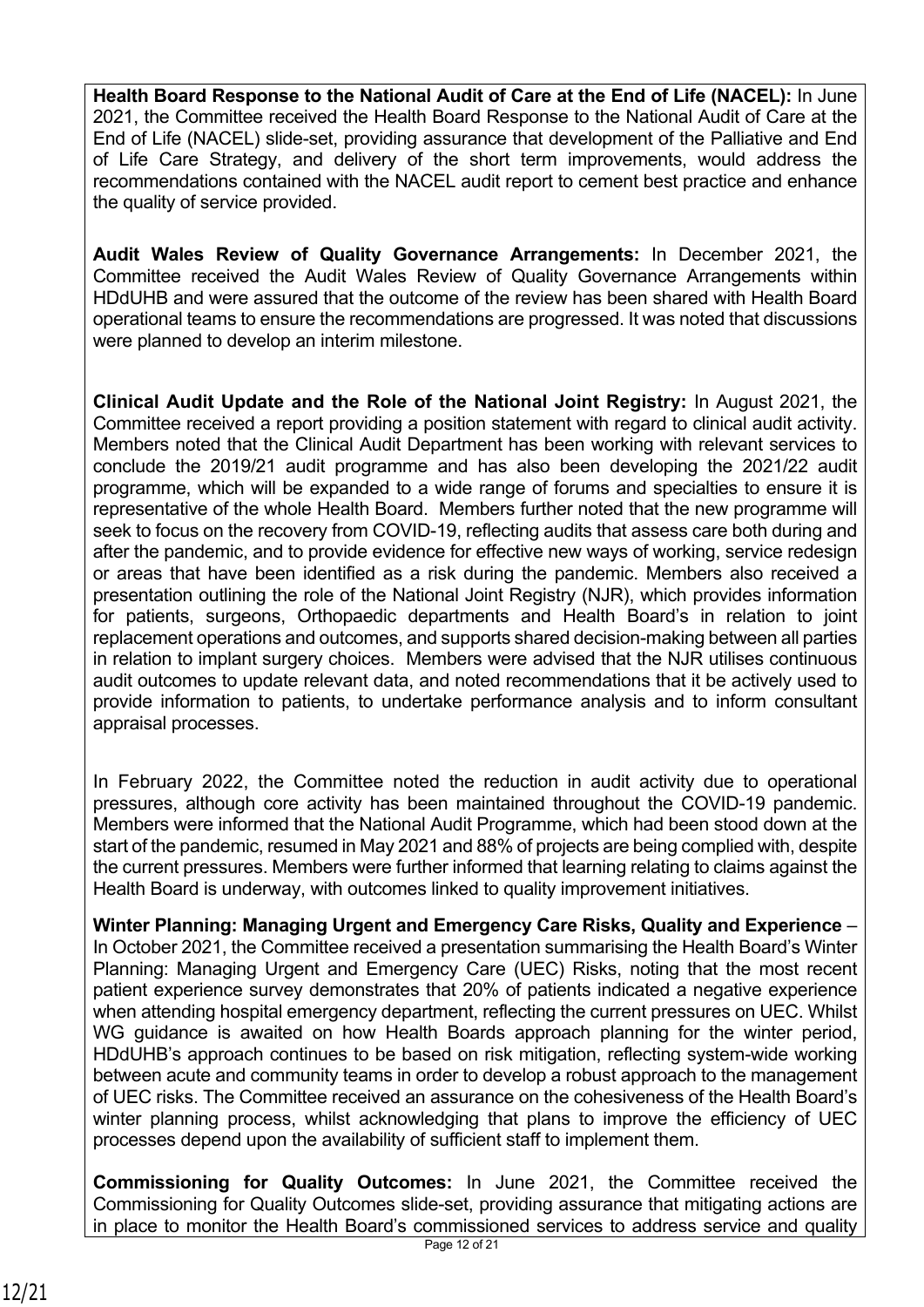concerns. QSEC received an overview of the challenges within Cardiology, associated with the Acute Coronary Syndrome (ACS) pathway. Particular reference was made to Risk 117 on the corporate risk register relating to the delay in transfer of patients to Morriston Hospital. QSEC received an overview of the current controls and mitigation in place for the ACS pathway together with the intermediate to longer term actions to further improve and sustain the pathway, and was assured by these. In December 2021, the Committee noted the increase in waiting times for services from other Health Boards within Wales and the ongoing work to mitigate the impact on the population. The metrics were shared with Members and areas with significant waiting times were highlighted, noting that where possible alternative pathways are being considered. Members received an update on the changes in terms of the quality monitoring of Long Term Agreements (LTA) through review meetings and the revised contract arrangements for LTA which will capture and address areas of concern in terms of quality. Following discussion on how to influence and leverage the expectations of quality services for HDdUHB residents, Members were advised of the proactive steps underway to source additional capacity from within neighbouring Health Boards in order to support access to appropriate services.

**Nurse Staffing Levels (Wales) Act Annual Report 2020/21 and Nurse Staffing Levels (Wales) Act Implementation – Draft 3 Year Report 2018-21:** In April 2021, the Committee received the Nurse Staffing Levels (Wales) Act Annual Report 2020/21 and the Nurse Staffing Levels (Wales) Act Implementation – Draft 3 Year Report 2018-21, with assurance provided that the necessary processes and reviews have been implemented to demonstrate compliance with the duties of the Nurse Staffing Level (Wales) Act. In August 2021, the Committee received an update on current guidelines for the nurse staffing levels within Stroke Services, noting that a robust scrutiny process has taken place, with the replacement of a Registered Nurse (RN) with an Assistant Practitioner on the roster as agreed by the appropriate Professional Designated Person. Members further noted that the deployment of RNs on wards is agreed by the senior RN and is dependent on the capacity and demand required for a particular shift. It was noted that the decision to replace one RN on the roster with an Assistant Practitioner has resulted in the Health Board being non-compliant with the national Stroke staffing standards, however for assurance, this was agreed with colleagues in Stroke Services in light of the staffing deficits and will be reviewed by the Sentinel Stroke National Audit Programme (SSNAP) data.

**The Nursing Assurance Annual Audit 2021:** In December 2021, the Committee received the Nursing Assurance Annual Audit 2021, noting the salient findings and the key areas for improvement in practice. Members were assured that the report has been shared with the Health Board's Senior Nursing Team and that further audits and assessments are being consistently implemented.

**Preparedness for Extension of the Second Duty of the Nurse Staffing Levels (Wales) Act 2016 to Paediatric Inpatient Wards:** In April 2021, the Committee received the Preparedness for Extension of the Second Duty of the Nurse Staffing Levels (Wales) Act 2016 to Paediatric Inpatient Wards report, with assurance provided that the Health Board is well positioned, and is continuing to take all actions required, to ensure that statutory requirements will be met when the Nurse Staffing Levels (Wales) Act is extended to apply to paediatric inpatient wards on 1<sup>st</sup> October 2021.

**National Screening Programmes:** In December 2021, the Committee received a presentation on the National Screening Programmes for Wales, providing a road map for restoring screening services in Wales following the COVID-19 pandemic. Whilst the recovery of a number of screening programmes including breast screening had been delayed due to capacity and limitations on venues, it was noted that the teams are working hard to address the issues involved.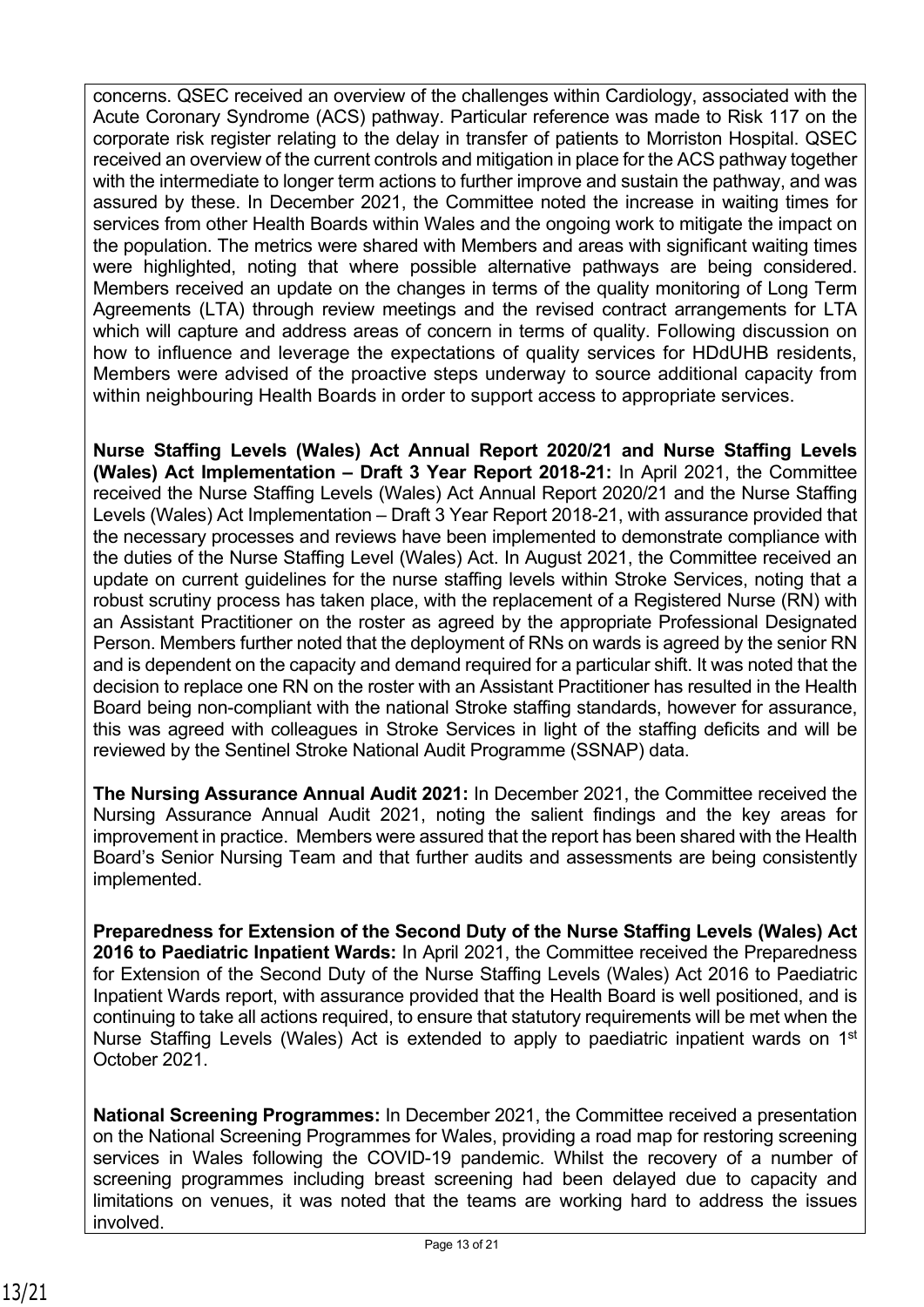#### **Key Risks and Issues/Matters of Concern**

During 2021/22, the following key risks and issues/matters of concern were raised at QSEC and escalated to Board:

- **Update on Risk 129 Ability to Deliver an Urgent Primary Care Out of Hours Service for Hywel Dda Patients reported in April 2021:** Whilst assurance had been provided regarding the operational efforts to address fragile Urgent Primary Care Out of Hours services, from a quality and safety perspective, the Committee received limited assurance on the impact on patients. Further assurance was therefore requested on the consequences of the service's fragility on patient safety and clinical needs to be presented to the October 2021 Committee meeting.
- **Operational Quality, Safety and Experience Sub-Committee (OQSESC) Update Report in April 2021:** Concerns were raised by the Mental Capacity Act and Consent Group on the legislative gap in relation to enforcing isolation of patients who lack capacity and who are infected with COVID-19 within hospitals and care homes, with assurance received that the Health Board's legal team is reviewing how best this can be managed from a legal perspective.
- **Deep Dive on Mental Health and Learning Disabilities (Risk 1032) reported in June 2021:** Whilst assurance had been provided regarding the processes and mitigating actions in place for the management of the waiting list situation, further assurance was requested regarding trajectories for the next 6, 9 and 12 months and when the Committee could anticipate improvements becoming evident. It was agreed that a further update would be provided to a future Committee meeting.
- **Commissioning for Quality Outcomes reported in June 2021:** Concerns were raised regarding Risk 117 regarding delays related to the transfer of ACS/NSTEMI patients requiring tertiary centre angiography/coronary revascularisation within 72 hours of presentation to local secondary care hospital, with the Committee assured by the current controls and mitigations in place, and the intermediate to longer term actions to further improve and sustain this pathway.
- **Deep Dive Review: Waiting Times for Single Cancer Pathway (Risk 633): Access to Tertiary Services reported in August 2021:** The Committee was advised that Tertiary Specialist Centre capacity pressures at SBUHB continue to compromise cancer services, and Members raised concern in regard to access for Hywel Dda patients to tertiary services provided by SBUHB. Whilst acknowledging that commissioning services from an alternative provider would prove challenging given that the same issues are currently impacting all Welsh tertiary services, Members recommended that consideration be given to the point at which performance issues are escalated and alternative service provision is reviewed. Assurance was provided that monthly performance Touchpoint meetings with SBUHB have been established, with any performance issues highlighted at regular meetings held with the SBUHB Chief Executive.
- **Deep Dive Review: Stroke Services reported in August 2021:** Acknowledging that in order to achieve a fundamental improvement in the performance of the Health Board's Stroke services, short-to medium-term re-design work must be undertaken, Members were assured that a planned discussion of risks and strategic developments relating to Stroke services would be undertaken at the Public Board meeting on 30<sup>th</sup> September 2021.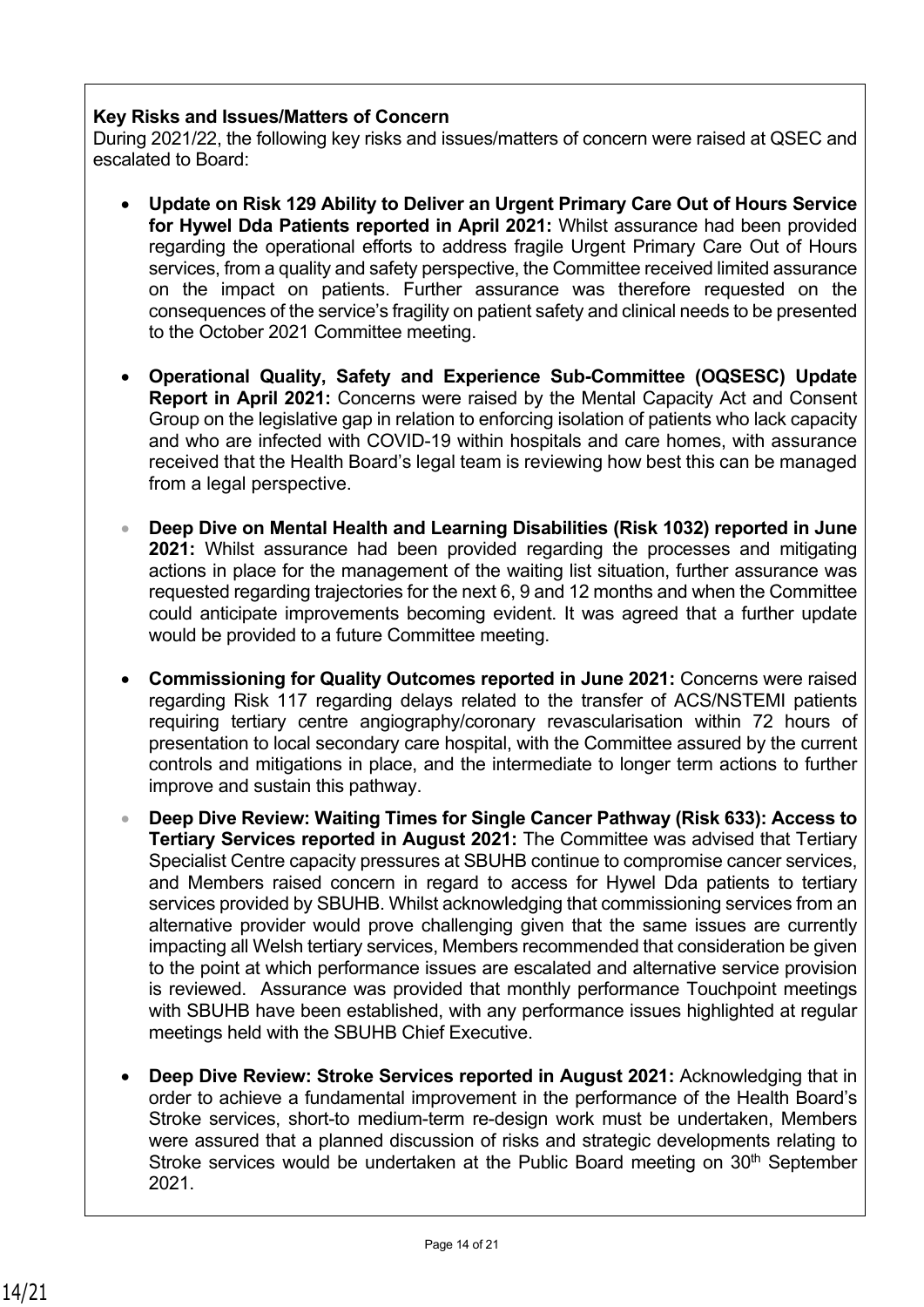- **Operational Quality, Safety and Experience Sub-Committee Update Report: Assigned Risks reported in August 2021:** Concerns were raised at the number of risks assigned to the Sub-Committee which have a current risk score exceeding the risk tolerance level. Members were advised that in some cases there may be duplication of records, and received assurance that work is being undertaken to review the level at which individual risks should be reflected.
- **Medicines Management Operational Group Update Report reported in August 2021:**  In respect of the increasing risk identified in the lack of e-prescribing and medicines administration (EPMA) systems and the continued use of paper systems within the Health Board, assurance was received that a meeting would be held to consider the development of a business case for an e-prescribing system, with a framework outlining specifications having already been developed. Further assurance was provided that both the Health Board and WG are supportive of a move to an EPMA system.
- **Strategic Log Paediatric Risks reported in October 2021:** Concerns were raised regarding sub-optimal environmental conditions within paediatric services, acknowledging that a number of Deep Dive Reviews are underway to address the issues involved. Concerns were also expressed regarding inter-departmental communication, with assurance received that the issues have been raised at Quality Panel meetings and are being monitored by the Medical Director and the Director of Nursing, Quality & Patient Experience.
- **Corporate Risks Assigned to the Quality, Safety and Experience Committee reported in October 2021:** Concerns were raised regarding Risk 628: *Fragility of therapy provision across acute and community services,* with the Committee noting that support for therapy services would be included in the Nurse Staffing Review which is currently being undertaken.
- **Quality and Safety Assurance Report reported in October 2021:** Concerns were raised regarding the significant increase in the acuity of patients suffering falls. It was agreed that further detail relating to inpatient falls and falls management measures would be included in future Quality and Safety assurance reports, and that a deep dive review of inpatient falls would be included on the Committee's work programme.
- **Operational Quality, Safety & Experience Sub-Committee Update Report reported in October 2021:** Concerns were raised regarding the disparity between the content of the update report, the Sub-Committee agenda and the Sub-Committee Terms of Reference, with assurance received that a review of the OQSESC Terms of Reference and work programme is underway.
- **MHLD Waiting Lists reported in December 2021**: Concerns regarding the waiting lists within MHLD. Members received limited assurance from the mitigation and actions in place to address the MHLD waiting list, however acknowledged that implementation of the Welsh Patient System (WPAS) will streamline current data systems and help clarify the demand and capacity position for future reporting and provide the tool by which the waiting list can be managed.
- **Update On COVID-19 And Winter Planning Related Activity reported in December 2021:** Concerns raised regarding the new Omicron variant and the current uncertainties as to whether the vaccine is effective against the Omicron strain, the impact of vaccine wane and booster take up. However, assurance was received that tactical arrangements would be progressed to mitigate any such impacts.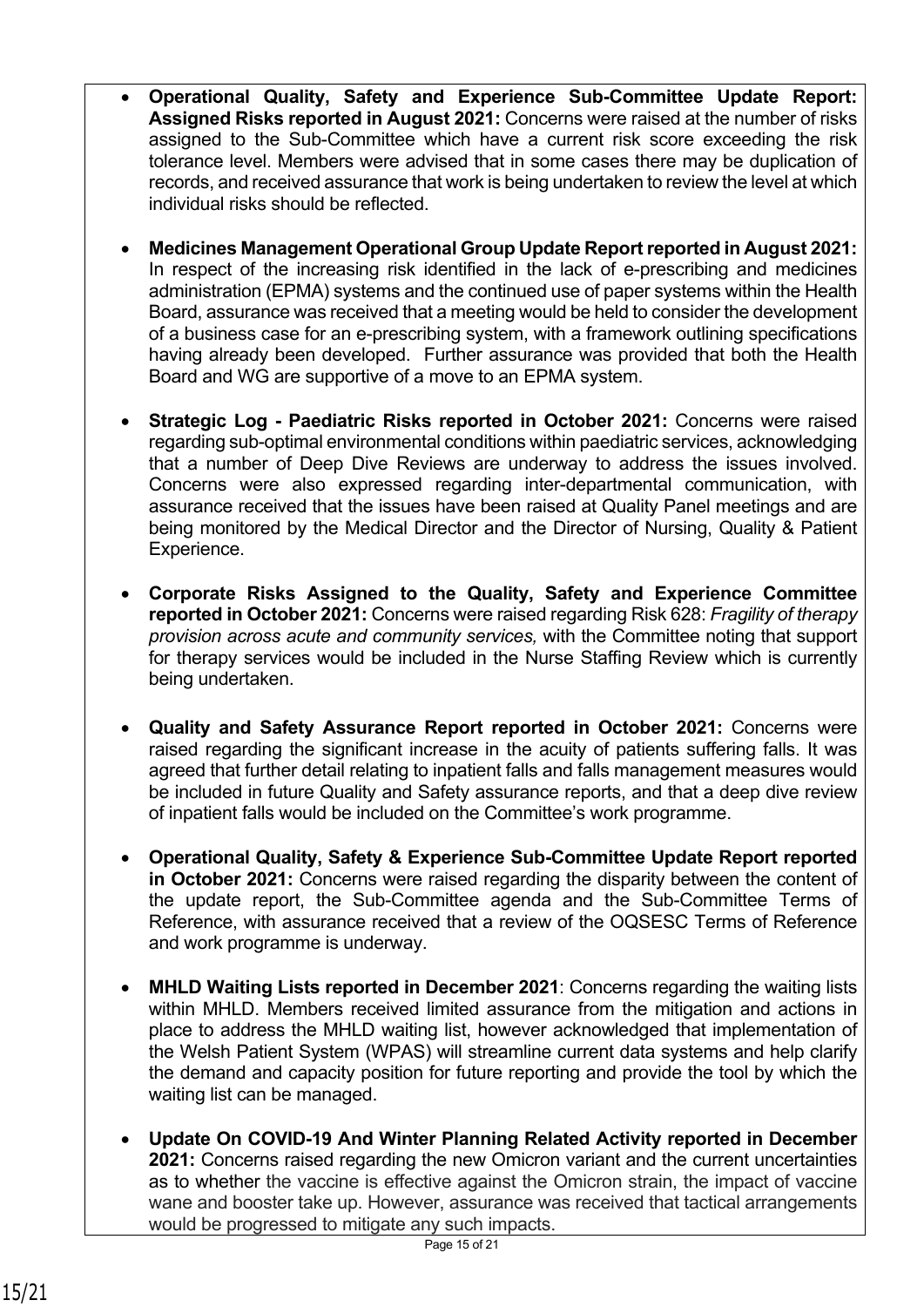- **Quality and Safety Assurance Report reported in December 2021:** Concerns regarding the number of patients admitted with pressure damage from within community services, with work being undertaken as part of the EQIIP programme to support actions to address this within community services.
- **Strategic Safeguarding Working Group Update Report reported in December 2021:**  Concerns raised regarding the 22 incidents of non-compliance with child safeguarding procedures involving Health Board services, with assurance received on the proposals to address this such as incorporating safeguarding procedures as part of the Emergency Departments handover briefs.
- **Health Visiting Service Deep Dive Report in February 2022:** Concerns raised regarding the delay in escalating the significant workforce challenges in the service and the number of caseloads per Health Visitor, which is significantly higher than national guidance to QSEC and the Board. Assurance was provided from the revised professional leadership restructure that has been put in place within the service and the hard work undertaken by operational staff to mitigate the risks involved.
- **Cardiac Services Pathway Delays in February 2022:** Concerns regarding whether the NSTEMI pathway of no more than 72 hours is achievable, given the challenges within the infrastructure. Due to the gaps in controls, only limited assurance could be received. However, Members received assurance from the planned service developments and ongoing discussions with WAST taking place which should improve timely access to transport and progress towards the 7-day a week service in SBUHB.

# **Matters Requiring Board Approval**

- Approval of the QSEC revised ToRs
- Approval of the QSEC Annual Report 2021/22

## **Update Reports from Sub-Committees**

QSEC received regular update reports from its Sub-Committees during 2021/22. As the full annual reports from each Sub-Committee will be presented to QSEC separately (see appendices 1-3), only the key risks and issues/matters of concern from each Sub-Committee are reported below:

# **Operational Quality, Safety & Experience Sub Committee (OQSESC)**

OQSESC met 5 times during 2021/22 and the following key risks and issues/matters of concern were raised to QSEC:

- In May 2021, the Committee noted disappointment with the response received from WG to concerns regarding a legislative gap relating to the ability to lawfully enforce the isolation of patients who lack capacity and are infected with COVID-19 within the Health Board's hospitals and care homes. Whilst this represents a national issue, advice had been sought locally from the Health Board's Legal Services, with the risks associated with the legislative gap having been placed on HDdUHB's risk register.
- In July 2021, discussions were held regarding the A&E (GGH) Exception Report and wider discussions held regarding workforce and the pressures on demand for services.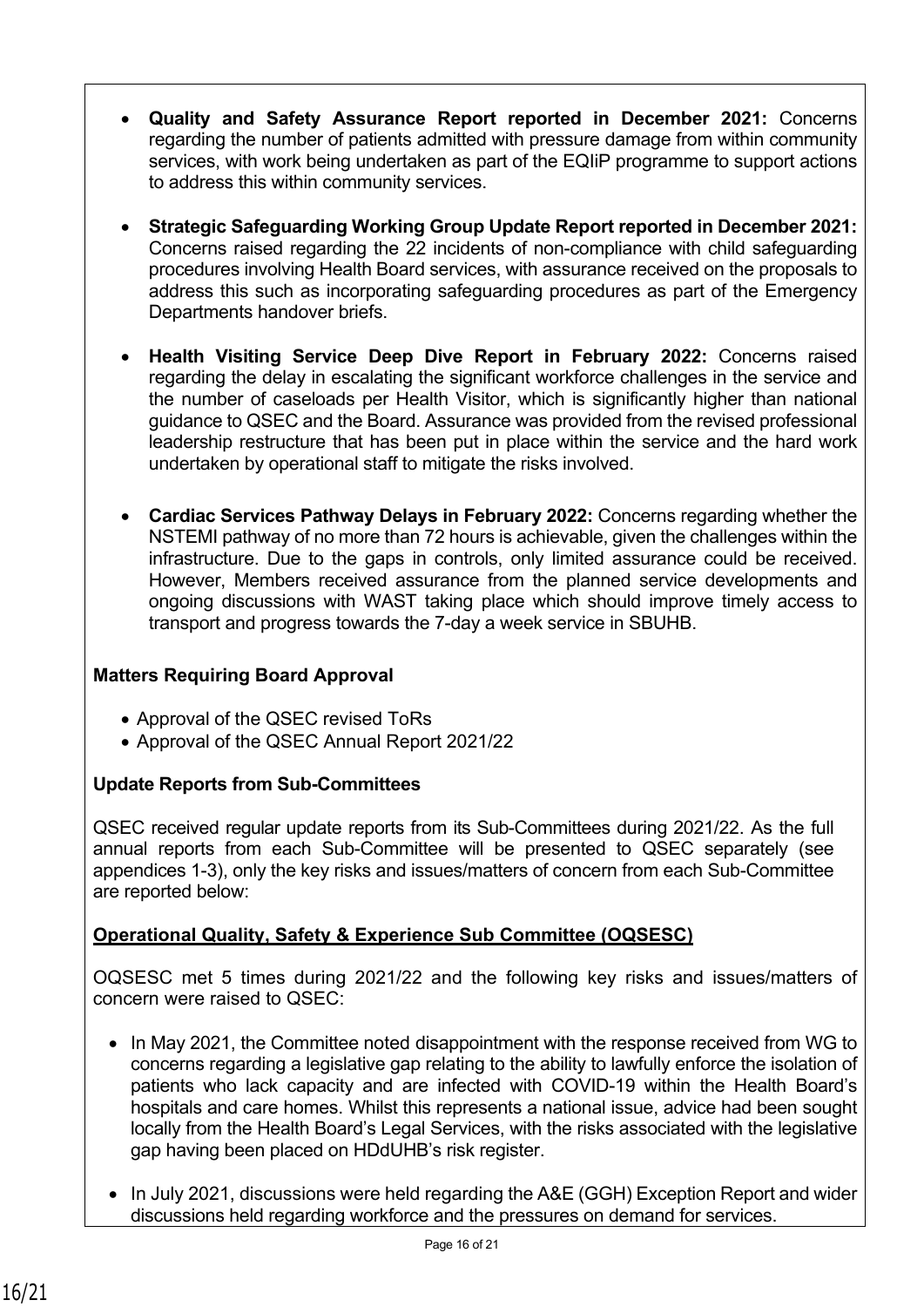- In July 2021, concerns were raised in regard to the anticipated 50% increase in Respiratory Syncytial Virus (RSV) over the coming Winter and the subsequent impact on delivery of services, whilst acknowledging the development of a surge plan to address this issue.
- In September 2021, concerns were raised regarding the outstanding Estates works in Tenby Surgery and other HDdUHB managed GP practices which have been escalated to the Director of Nursing, Quality and Patient Safety and the Director of Primary Care, Community & Long Term Care.
- The Sub-Committee received an update on the work undertaken by the Assurance and Risk Team in updating the Directorate Risk Registers.
- Concern was raised by the Sub-Committee on WAST's unilateral decision to enact its Clinical Safety Policy and the impact this will have on hospitals and patient safety. This concern has been raised with the Director of Operations to raise with WAST who will provide an update to OQSESC.
- In November 2021, the Sub-Committee received an update on the EQliP training programme and the proposed improvement projects underway.
- In January 2022, concerns were raised regarding the delay in escalating workforce challenges and the number of caseloads per Health Visitor.
- In January 2022, concerns were raised regarding whether the NSTEMI pathway of no more than 72 hours is achievable given the challenges in the infrastructure, and received only limited assurance from the planned service developments.

## **Listening and Learning Sub-Committee (LLSC)**

The LLSC met 4 times during 2021/22 and the following key risks and issues/matters of concern were raised to QSEC:

- In April 2021, the Committee received the LLSC Update Report and endorsed the LLSC Annual Report 2020/21.
- In June 2021, the Committee received the LLSC Update Report, noting that the Resuscitation/RRAILS Group would be reviewing training provision, particularly in regard to Do Not Attempt Cardiopulmonary Resuscitation (DNACPR).
- In August 2021, the Committee was informed that work has been undertaken to review and rationalise existing patient surveys, and that the LLSC has offered to assist services in undertaking surveys which will enable them to improve patient experience.
- In February 2022, the Committee received an update from the LLSC and the revised ToRs which were approved.
- In February 2022, the Committee noted the outcome of a Mental Health legal case involving the unlawful removal of a visual monitor by the Health Board, receiving assurance that the matter would be raised as part of the patient experience update to the next Mental Health Legislation Committee. In regard to the range of visual monitoring systems in place and their associated risks, it was agreed that a report be presented to the next QSEC meeting in terms of risk mitigation.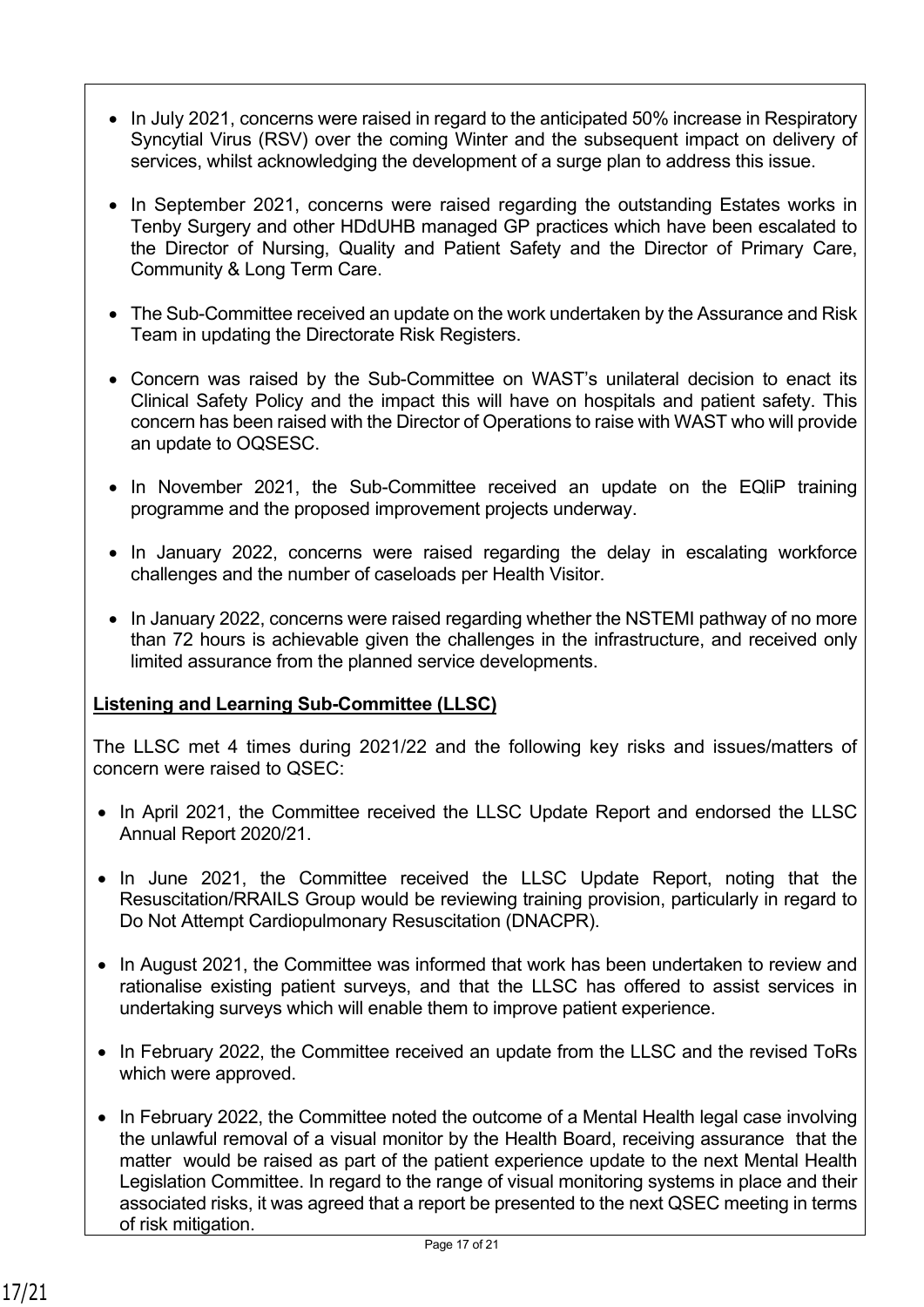## **Research and Development Sub-Committee (RDSC) Update Report and Terms of Reference**

The Sub Committee met 6 times during 2021/22 and the following key risks and issues/matters of concern were raised to QSEC:

- In April 2021, the Committee approved the name change of the Sub-Committee to the Research and Innovation Sub-Committee (RISC) and the revised ToRs.
- The Committee received and approved the Research and Innovation Strategy 2021-2024 which was approved. The approach to the preparation of the Health Board's University Status review submission was also approved. The RISC Annual Report 2020/21 was endorsed by the Committee.
- In June 2021 the Committee received an update on TriTech and its approach to systematising innovation, research and value-based care, and explored how the population can benefit from technological advances.
- In October 2021, the Board agreed that the Research and Innovation Sub- Committee would be accountable to the People and Organisational Development Committee going forward.

QSEC received regular update reports from the following working groups in 2021/22 and the key risks and issues/matters of concern from each working group are reported below:

## **Strategic Safeguarding Working Group Update Report**

The Strategic Safeguarding Working Group met 3 times during 2021/22 and the following key risks and issues/matters of concern were raised to QSEC:

- In June 2021, attention was drawn to Risk 703, that staff would be unable to recognise and respond to violence against women, domestic abuse and sexual violence (VAWDASV) as a result of failure to complete a VAWDASV e-learning module. Targeted work was undertaken with teams and it was noted that compliance would continue to be monitored via the Strategic Safeguarding Working Group.
- In December 2021, Members acknowledged the significant rise in safeguarding activity since the COVID-19 pandemic and the need to ensure that operational staff receive adequate support and appropriate supervision.
- In December 2021, concerns were raised regarding 22 incidences of non-compliance with child safeguarding procedures involving Health Board services. Members were assured that changes within services are underway to address this such as incorporating safeguarding procedures as part of handover briefs within Emergency Departments.

## **Effective Clinical Practice Advisory Panel Update Report**

The Effective Clinical Practice Advisory Panel met 3 times during 2021/22 and the following key risks and issues/matters of concern were raised to QSEC: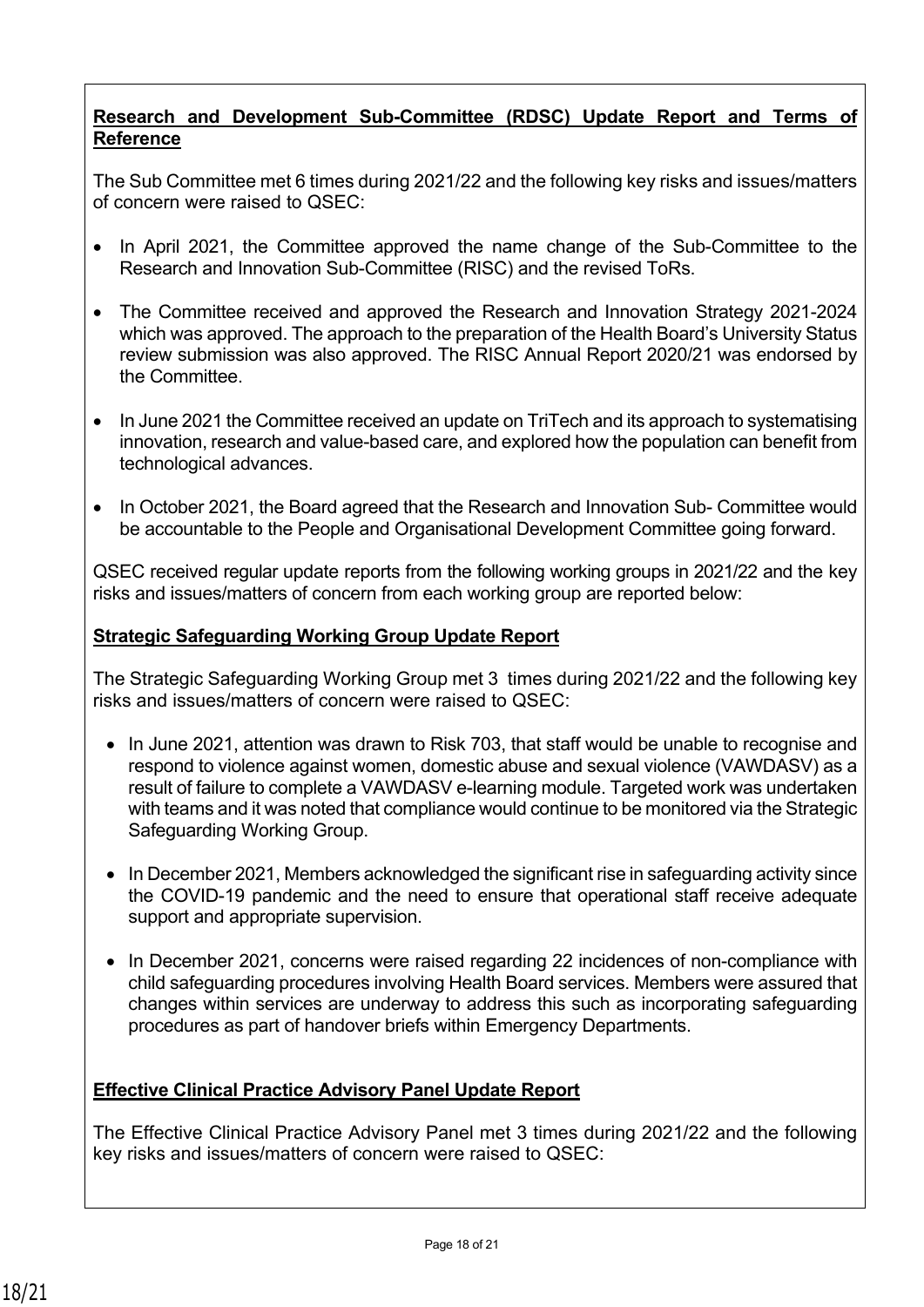- In February 2022, the Committee noted the recent appointment of the Clinical Director for Effective Clinical Practice who will oversee effective clinical practice across the Health Board.
- The Committee noted that the Health Board has been successful in receiving funding for a new governance software called AMat that facilitates the tracking and management of clinical audit, clinical guidelines and ward level audit.
- The Committee was also advised that the Royal College of Physicians (RCP) visited BGH in 2020, and whilst the Health Board received a positive report, it recommended areas for further consideration and an action plan has been developed to explore the findings involved.
- The Committee noted that the group will reconfigure with a revised ToR under the ownership of the Quality and Governance Groups that are in development by the Director of Operations.

## **Medicines Management Operational Group (MMOG) Update Report**

The MMOG met 6 times during 2021/22 and the following key risks and issues/matters of concern were raised to QSEC.

- In August 2021, the Committee received the MMOG Update Report, providing an overview of the work undertaken by the Group during the previous 6-month period, together with the MMOG and Local Intelligence Network Annual Reports for 2020/21.
- The Committee was advised of the ongoing work to enhance the use of e-prescribing and medicines administration (EPMA) systems, noting the benefits of the system and financial investment required which would be justified by the benefits in terms of increased patient safety.
- In February 2022, the Committee noted the ongoing collaborative work with Chronic Pain Services in supporting complex patients with their pain management, and the establishment of a focus team to reduce opioid usage within the Health Board.
- The Committee received assurance that a Standard Operating Procedure has been developed for the safe transfer and safekeeping of controlled drugs whilst undertaking clinics on non-Health Board premises.

## **Infection Prevention Strategic Steering Group (IPSSG) Update Report**

The Infection Prevention Strategic Steering Group met 5 times during 2021/22 and the following key risks and issues/matters of concern were raised to QSEC.

- In April 2021, the Committee noted that the Clostridium difficile (C-dff) outbreaks, predominantly in WGH, are being managed under outbreak management arrangements, with Ultraviolet (UV) cleaning in place to ensure no further outbreaks occur.
- The Committee received assurance that work is being undertaken to address the 24% increase in antimicrobial prescribing compared to the same period the previous year.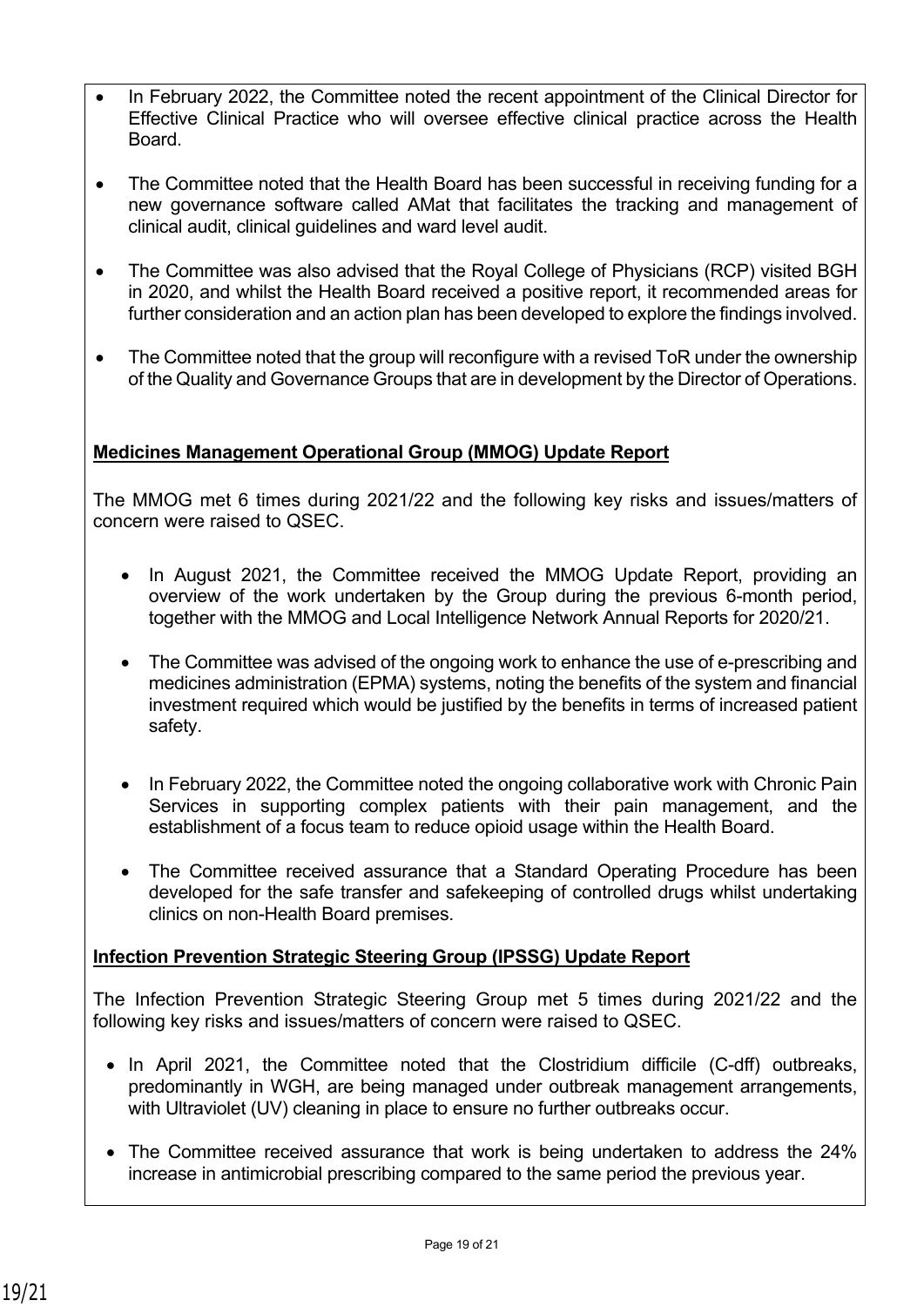- The Committee was advised of a delay in allocation of the £2.8m Cleaning Standards funding bid to WG, which would include an uplift to housekeeper capacity, provision for training, and the development of supervisory roles. The Committee noted there had been no Norovirus outbreaks over the recent Winter period.
- In December 2021, the Committee noted the eleven outbreaks of COVID-19 during the third wave of the pandemic. Members received assurance on the robust practice in place including working with Estates colleagues in order to reduce the timeframes of outbreaks on inpatient wards.

#### **QSEC Future Work Plan 202/23**

During 2021/22, there was a key focus for the Committee on the following:

- Continuous review and evaluation of the QSEC throughout 2022/23.
- Stroke Services Deep Dive
- School Nursing Deep Dive
- Epilepsy and Neurology in Learning Disabilities Services Deep Dive

#### **Argymhelliad / Recommendation**

The Board is requested to endorse the Quality, Safety & Experience Committee Annual Report 2021/22.

| Amcanion: (rhaid cwblhau)<br><b>Objectives: (must be completed)</b>                                                                               |                                           |  |
|---------------------------------------------------------------------------------------------------------------------------------------------------|-------------------------------------------|--|
| Cyfeirnod Cofrestr Risg Datix a Sgôr<br>Cyfredol:<br>Datix Risk Register Reference and<br>Score:                                                  | Not applicable.                           |  |
| Safon(au) Gofal ac lechyd:<br>Health and Care Standard(s):                                                                                        | Governance, Leadership and Accountability |  |
| <b>Amcanion Strategol y BIP:</b><br><b>UHB Strategic Objectives:</b>                                                                              | Not Applicable                            |  |
| <b>Amcanion Llesiant BIP:</b><br><b>UHB Well-being Objectives:</b><br>Hyperlink to HDdUHB Well-being<br><b>Objectives Annual Report 2018-2019</b> | 10. Not Applicable                        |  |

| <b>Gwybodaeth Ychwanegol:</b><br><b>Further Information:</b> |                                                         |
|--------------------------------------------------------------|---------------------------------------------------------|
| Ar sail tystiolaeth:<br>Evidence Base:                       | Agendas, papers and minutes of QSEC meetings<br>2021/22 |
| <b>Rhestr Termau:</b><br><b>Glossary of Terms:</b>           | Contained within the report                             |